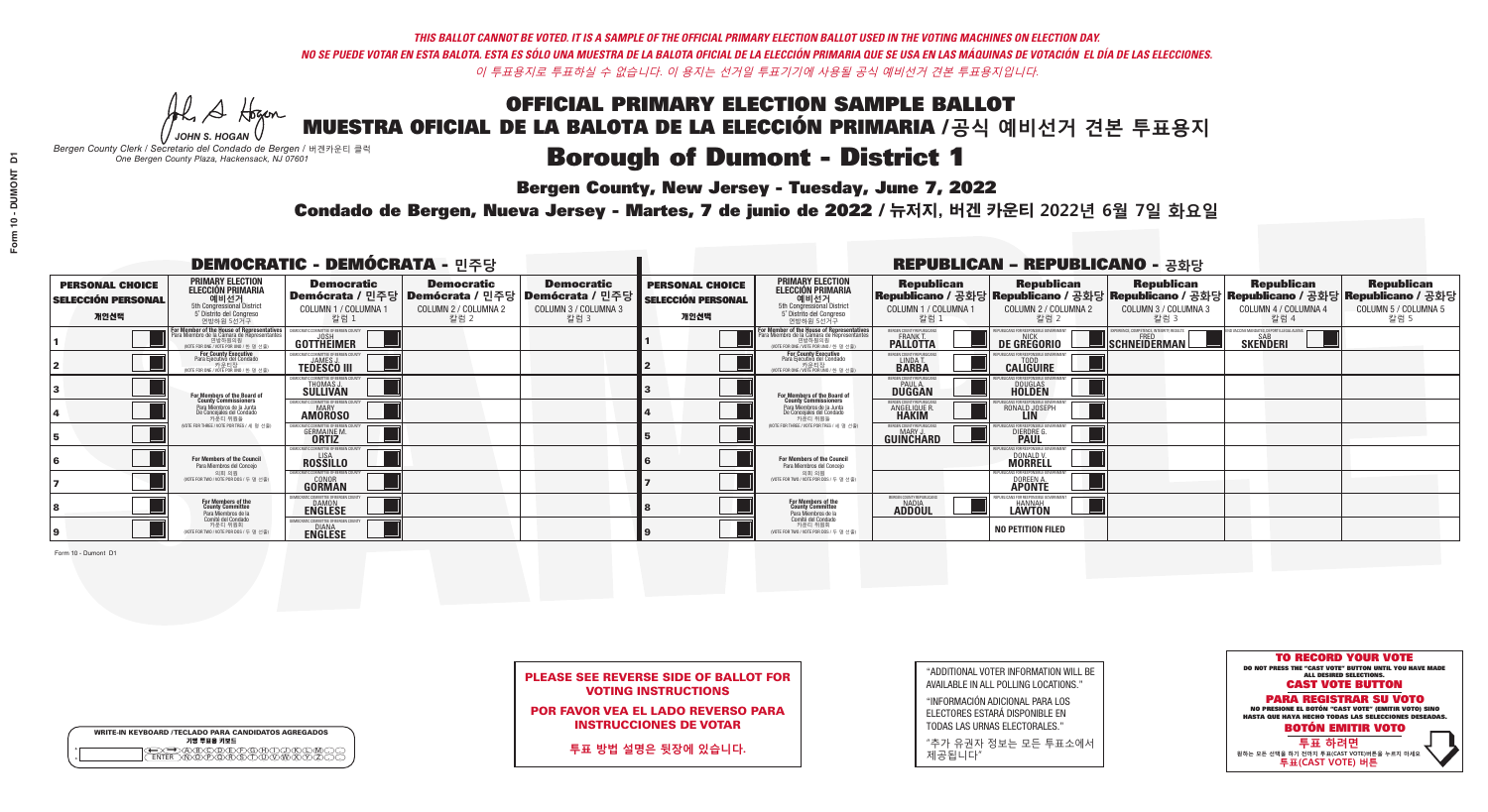**Bergen County, New Jersey - Tuesday, June 7, 2022** 

A Hogan *JOHN S. HOGAN*

|         | <b>WRITE-IN KEYBOARD /TECLADO PARA CANDIDATOS AGREGADOS</b><br>기명 투표용 키보드 |
|---------|---------------------------------------------------------------------------|
| 0       | ABODEADEAN                                                                |
| $\circ$ | <b>ඁ</b> ᠗ᢆ᠗ᢆ᠗ᢆᢆᠷ᠗                                                        |

*Bergen County Clerk / Secretario del Condado de Bergen /* 버겐카운티 클럭 *One Bergen County Plaza, Hackensack, NJ 07601*



PLEASE SEE REVERSE SIDE OF BALLOT FOR VOTING INSTRUCTIONS

POR FAVOR VEA EL LADO REVERSO PARA INSTRUCCIONES DE VOTAR

**투표 방법 설명은 뒷장에 있습니다.**

"ADDITIONAL VOTER INFORMATION WILL BE AVAILABLE IN ALL POLLING LOCATIONS."

"INFORMACIÓN ADICIONAL PARA LOS ELECTORES ESTARÁ DISPONIBLE EN TODAS LAS URNAS ELECTORALES."

"추가 유권자 정보는 모든 투표소에서 제공됩니다"

Condado de Bergen, Nueva Jersey - Martes, 7 de junio de 2022 / 뉴저지, 버겐 카운티 2022년 6월 7일 화요일 *One Bergen County Plaza, Hackensack, NJ 07601*

|                                                             |                                                                                                                                             | <b>DEMOCRATIC - DEMÓCRATA - 민주당</b>                            |                                                   |                                                                                                        |                                                             |                                                                                                                                               |                                                            | <b>REPUBLICAN - REPUBLICANO - 공화당</b>                                                                                                          |                                                   |                                                               |                                                   |
|-------------------------------------------------------------|---------------------------------------------------------------------------------------------------------------------------------------------|----------------------------------------------------------------|---------------------------------------------------|--------------------------------------------------------------------------------------------------------|-------------------------------------------------------------|-----------------------------------------------------------------------------------------------------------------------------------------------|------------------------------------------------------------|------------------------------------------------------------------------------------------------------------------------------------------------|---------------------------------------------------|---------------------------------------------------------------|---------------------------------------------------|
| <b>PERSONAL CHOICE</b><br><b>SELECCIÓN PERSONAL</b><br>개인선택 | <b>PRIMARY ELECTION</b><br><b>ELECCIÓN PRIMARIA</b><br>예비선거<br>5th Congressional District<br>5° Distrito del Congreso<br>연방하원 5선거구          | <b>Democratic</b><br>COLUMN 1 / COLUMNA 1<br>칼럼 :              | <b>Democratic</b><br>COLUMN 2 / COLUMNA 2<br>칼럼 2 | <b>Democratic</b><br>│Demócrata / 민주당│Demócrata / 민주당│Demócrata / 민주당│<br>COLUMN 3 / COLUMNA 3<br>칼럼 3 | <b>PERSONAL CHOICE</b><br><b>SELECCIÓN PERSONAL</b><br>개인선택 | <b>PRIMARY ELECTION</b><br><b>ELECCIÓN PRIMARIA</b><br><u>. 예비선거</u><br>5th Congressional District<br>5° Distrito del Congreso<br>연방하원 5선거구   | <b>Republican</b><br>COLUMN 1 / COLUMNA 1<br>칼럼            | <b>Republican</b><br>Republicano / 공화당 Republicano / 공화당 Republicano / 공화당 Republicano / 공화당 Republicano / 공화당<br>COLUMN 2 / COLUMNA 2<br>칼럼 2 | <b>Republican</b><br>COLUMN 3 / COLUMNA 3<br>칼럼 3 | <b>Republican</b><br>COLUMN 4 / COLUMNA 4<br>칼럼 4             | <b>Republican</b><br>COLUMN 5 / COLUMNA 5<br>칼럼 5 |
|                                                             | or Member of the House of Representatives<br>ara Miembro de la Cámara de Representantes<br>연방하원의원<br>(VOTE FOR ONE / VOTE POR UNO / 한 명 선출) | GOTTHEIMER                                                     |                                                   |                                                                                                        |                                                             | For Member of the House of Representatives<br>Para Miembro de la Cámara de Representantes<br>연방하원의원<br>(VOTE FOR ONE / VOTE POR UNO / 한 명 선출) | BERGEN COUNTY REPUBLICANS<br>FRANK T.<br><b>PALLOTTA</b>   | DE GREGORIO                                                                                                                                    | SCHNEIDERMAN                                      | D VACCINE MANDATES, DEPORT ILLEGAL ALIENS.<br><b>SKENDERI</b> |                                                   |
|                                                             | For County Executive<br>Para Ejecutivo del Condado<br>. 카운티장<br>(VOTE FOR ONE / VOTE POR UNO / 한 명 선출)                                      | )EMOCRATIC COMMITTEE OF BERGEN COUNTY<br><b>TEDESCO III</b>    |                                                   |                                                                                                        |                                                             | <b>For County Executive</b><br>Para Ejecutivo del Condado<br>7) 카운티장<br>(VOTE FOR ONE / VOTE POR UNO / 한 명 선출)                                | BERGEN COUNTY REPUBLICAN<br>LINDA T.                       | <b>CALIGUIRE</b>                                                                                                                               |                                                   |                                                               |                                                   |
|                                                             | <b>For Members of the Board of<br/>County Commissioners</b>                                                                                 | MOCRATIC COMMITTEE OF BERGEN COUNTY<br>THOMAS J.               |                                                   |                                                                                                        |                                                             | For Members of the Board of<br>County Commissioners                                                                                           | ERGEN COUNTY REPUBLICAN<br><b>PAUL A.</b><br><b>DUGGAN</b> | <b>DOUGLAS</b>                                                                                                                                 |                                                   |                                                               |                                                   |
|                                                             | Para Miembros de la Junta<br>De Concejales del Condado<br>카우티 위원들                                                                           | CRATIC COMMITTEE OF BERGEN COUNTY<br>MARY<br><b>AMÖROSO</b>    |                                                   |                                                                                                        |                                                             | Para Miembros de la Junta<br>De Concejales del Condado<br>카우티 위원들                                                                             | <b>FRGEN COUNTY REPUBLICAN</b><br>ANGELIQUE R              | RONALD JOSEPH                                                                                                                                  |                                                   |                                                               |                                                   |
|                                                             | NOTE FOR THREE / VOTE POR TRES / 세 명 선출)                                                                                                    | ATIC COMMITTEE OF BERGEN COUN<br><b>GERMAINE M.</b>            |                                                   |                                                                                                        |                                                             | (VOTE FOR THREE / VOTE POR TRES / 세 명 선출)                                                                                                     | ERGEN COUNTY REPUBLICANS<br>MARY J.<br>GUINCHARD           | DIERDRE G                                                                                                                                      |                                                   |                                                               |                                                   |
|                                                             | For Members of the Council<br>Para Miembros del Conceio                                                                                     | EMOCRATIC COMMITTEE OF BERGEN COUNT<br><b>ROSSILLO</b>         |                                                   |                                                                                                        |                                                             | <b>For Members of the Council</b><br>Para Miembros del Conceio                                                                                |                                                            | JBI ICANS FOR RESPONSIBI E GO<br>DONALD V.                                                                                                     |                                                   |                                                               |                                                   |
|                                                             | 의회 의원<br>(VOTE FOR TWO / VOTE POR DOS / 두 명 선출)                                                                                             | EMOCRATIC COMMITTEE OF BERGEN COUNTY<br><b>GONOR</b><br>GORMAN |                                                   |                                                                                                        |                                                             | 의회 의원<br>(VOTE FOR TWO / VOTE POR DOS / 두 명 선출)                                                                                               |                                                            | PUBLICANS FOR RESPONSIBLE GOVERNMEN<br>DOREEN A.                                                                                               |                                                   |                                                               |                                                   |
|                                                             | For Members of the<br>County Committee<br>Para Miembros de la                                                                               | <b>GONOR</b><br><b>GORMAN</b>                                  |                                                   |                                                                                                        |                                                             | For Members of the<br>County Committee<br>Para Miembros de la<br>Comité del Condado                                                           |                                                            | FPUBLICANS FOR RESPONSIBLE GO<br><b>ARMELLINO</b>                                                                                              |                                                   |                                                               |                                                   |
|                                                             | Comité del Condado<br>카운티 위원회<br>(VOTE FOR TWO / VOTE POR DOS / 두 명 선출)                                                                     | MOCRATIC COMMITTEE OF RERGEN COLIN<br><b>KARPINSKI</b>         |                                                   |                                                                                                        |                                                             | 카운티 위원회<br>NOTE FOR TWO / VOTE POR DOS / 두 명 선출)                                                                                              |                                                            | FPURLICANS FOR RESPONSIBLE GOVERNMENT<br><b>ARMELLINO</b>                                                                                      |                                                   |                                                               |                                                   |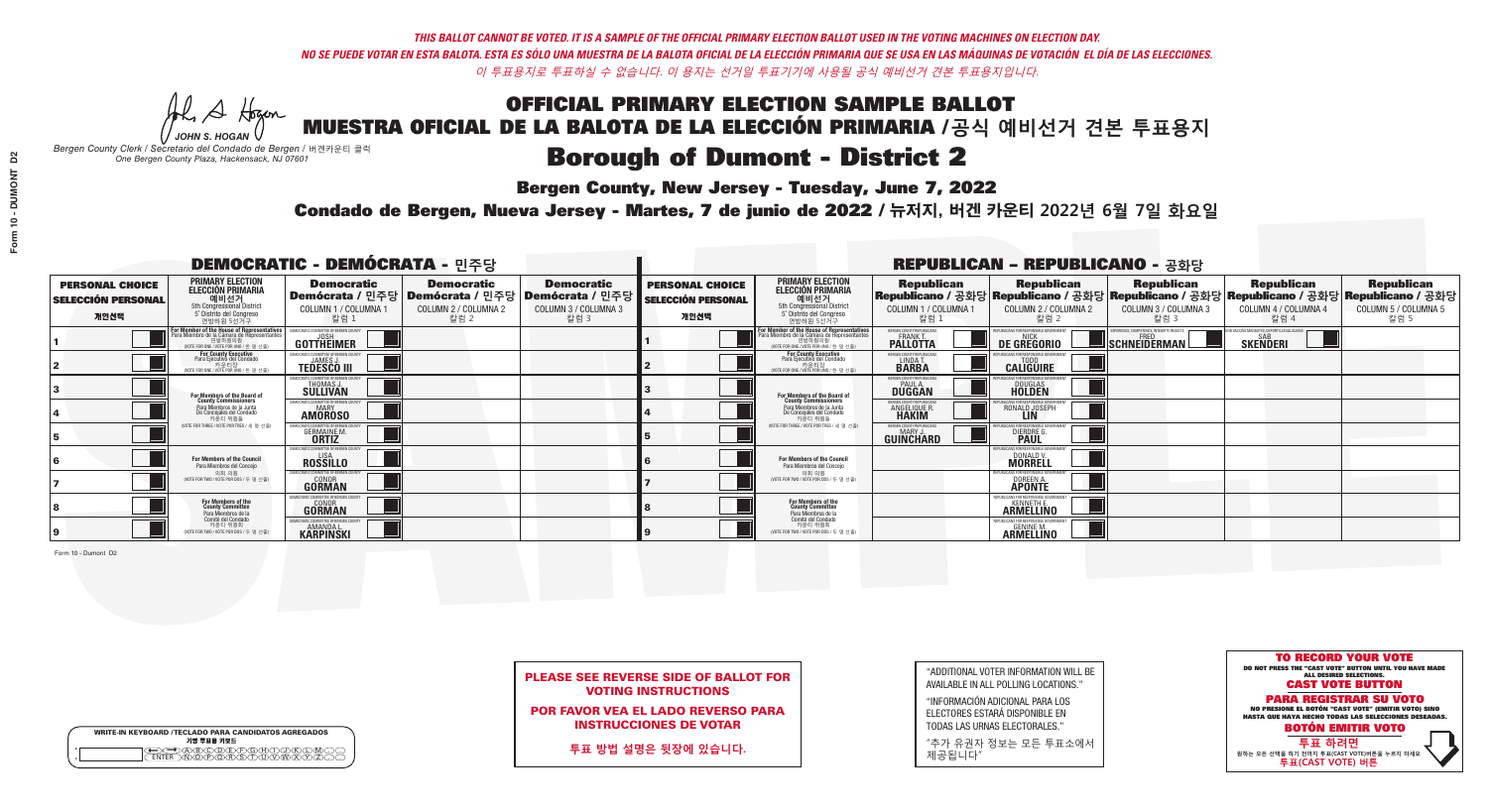**Bergen County, New Jersey - Tuesday, June 7, 2022** 

A Hogen *JOHN S. HOGAN*

|         | <b>WRITE-IN KEYBOARD /TECLADO PARA CANDIDATOS AGREGADOS</b><br>기명 투표용 키보드 |
|---------|---------------------------------------------------------------------------|
| 0       | ABODEADEAN                                                                |
| $\circ$ | <b>ඁ</b> ᠗ᢆ᠗ᢆ᠗ᢆᢆᠷ᠗                                                        |

*Bergen County Clerk / Secretario del Condado de Bergen /* 버겐카운티 클럭 *One Bergen County Plaza, Hackensack, NJ 07601*



PLEASE SEE REVERSE SIDE OF BALLOT FOR VOTING INSTRUCTIONS

POR FAVOR VEA EL LADO REVERSO PARA INSTRUCCIONES DE VOTAR

**투표 방법 설명은 뒷장에 있습니다.**

"ADDITIONAL VOTER INFORMATION WILL BE AVAILABLE IN ALL POLLING LOCATIONS."

"INFORMACIÓN ADICIONAL PARA LOS ELECTORES ESTARÁ DISPONIBLE EN TODAS LAS URNAS ELECTORALES."

"추가 유권자 정보는 모든 투표소에서 제공됩니다"

Condado de Bergen, Nueva Jersey - Martes, 7 de junio de 2022 / 뉴저지, 버겐 카운티 2022년 6월 7일 화요일 *One Bergen County Plaza, Hackensack, NJ 07601*

|                                                             |                                                                                                                                                  | <b>DEMOCRATIC - DEMÓCRATA - 민주당</b>                                         |                                                   |                                                                                                        |                                                             |                                                                                                                                                       |                                                               | <b>REPUBLICAN - REPUBLICANO - 공화당</b>                   |                                                                                                                                                |                                                            |                                                   |
|-------------------------------------------------------------|--------------------------------------------------------------------------------------------------------------------------------------------------|-----------------------------------------------------------------------------|---------------------------------------------------|--------------------------------------------------------------------------------------------------------|-------------------------------------------------------------|-------------------------------------------------------------------------------------------------------------------------------------------------------|---------------------------------------------------------------|---------------------------------------------------------|------------------------------------------------------------------------------------------------------------------------------------------------|------------------------------------------------------------|---------------------------------------------------|
| <b>PERSONAL CHOICE</b><br><b>SELECCIÓN PERSONAL</b><br>개인선택 | <b>PRIMARY ELECTION</b><br><b>ELECCIÓN PRIMARIA</b><br>예비선거<br><sup>6</sup> 예비선거<br>5° Distrito del Congreso<br>연방하원 5선거구                        | <b>Democratic</b><br>COLUMN 1 / COLUMNA<br>칼럼 :                             | <b>Democratic</b><br>COLUMN 2 / COLUMNA 2<br>칼럼 2 | <b>Democratic</b><br>│Demócrata / 민주당│Demócrata / 민주당│Demócrata / 민주당┃<br>COLUMN 3 / COLUMNA 3<br>칼럼 3 | <b>PERSONAL CHOICE</b><br><b>SELECCIÓN PERSONAL</b><br>개인선택 | <b>PRIMARY ELECTION</b><br>ELECCIÓN PRIMARIA<br>예비선거<br>5th Congressional District<br>5° Distrito del Congreso<br>연방하원 5선거구                           | <b>Republican</b><br>COLUMN 1 / COLUMNA 1<br>칼럼               | <b>Republican</b><br>COLUMN 2 / COLUMNA 2<br>칼럼 2       | <b>Republican</b><br>Republicano / 공화당 Republicano / 공화당 Republicano / 공화당 Republicano / 공화당 Republicano / 공화당<br>COLUMN 3 / COLUMNA 3<br>칼럼 3 | <b>Republican</b><br>COLUMN 4 / COLUMNA 4<br>칼럼 4          | <b>Republican</b><br>COLUMN 5 / COLUMNA 5<br>칼럼 5 |
|                                                             | <b>r Member of the House of Representatives</b><br>ra Miembro de la Cámara de Representantes<br>연방하원의원<br>(VOTE FOR ONE / VOTE POR UNO / 한 명 선출) | DEMOCRATIC COMMITTEE OF BERGEN CO<br>GOTTHEIMER                             |                                                   |                                                                                                        |                                                             | <b>For Member of the House of Representatives<br/>Para Miembro de la Cámara de Representantes</b><br>연방하원의원<br>(VOTE FOR ONE / VOTE POR UNO / 한 명 선출) | ERGEN COUNTY REPUBLICAN<br>FRANK T.<br><b>PALLOTTA</b>        | DE GREGORIO                                             | PERIENCE. COMPETENCE. INTEGRITY. RESULTS<br>$\blacksquare$ Schneiderman $\mathsf L$                                                            | VACCINE MANDATES, DEPORT ILLEGAL ALIENS<br><b>SKENDERI</b> |                                                   |
|                                                             | <b>For County Executive</b><br>Para Ejecutivo del Condado<br>. 카운티장<br>(VOTE FOR ONE / VOTE POR UNO / 한 명 선출)                                    | JEMOCRATIC COMMITTEE OF BERGEN COUNTY<br><b>TEDESCO III</b>                 |                                                   |                                                                                                        |                                                             | For County Executive<br>Para Ejecutivo del Condado<br>7 카운티장<br>(VOTE FOR ONE / VOTE POR UNO / 한 명 선출                                                 | BERGEN COUNTY REPUBLICAN<br>LINDA T.                          | <b>CALIGUIRE</b>                                        |                                                                                                                                                |                                                            |                                                   |
|                                                             | <b>For Members of the Board of<br/>County Commissioners</b>                                                                                      | MOCRATIC COMMITTEE OF BERGEN COUNTY<br>THOMAS J.                            |                                                   |                                                                                                        |                                                             | For Members of the Board of<br>County Commissioners                                                                                                   | ERGEN COUNTY REPUBLICAN<br><b>DUGGAN</b>                      | <b>DOUGLAS</b><br><b>HOLDEN</b>                         |                                                                                                                                                |                                                            |                                                   |
|                                                             | Para Miembros de la Junta<br>De Concejales del Condado<br>카우티 위원들                                                                                | )CRATIC COMMITTEE OF BERGEN COUNTY<br><b>MARY</b><br><b>AMOROSO</b>         |                                                   |                                                                                                        |                                                             | Para Miembros de la Junta<br>De Concejales del Condado<br>카우티 위원들                                                                                     | ERGEN COUNTY REPUBLICAN<br><b>ANGELIQUE F</b><br><b>HAKIM</b> | RONALD JOSEPH                                           |                                                                                                                                                |                                                            |                                                   |
|                                                             | NOTE FOR THREE / VOTE POR TRES / 세 명 선출)                                                                                                         | RATIC COMMITTEE OF BERGEN CO<br><b>GERMAINE M.</b>                          |                                                   |                                                                                                        |                                                             | (VOTE FOR THREE / VOTE POR TRES / 세 명 선출)                                                                                                             | ERGEN COUNTY REPUBLICANS<br>MARY J<br>GUINCHARD               | FOR RESPONSIBLE G<br><b>DIERDRE</b> O                   |                                                                                                                                                |                                                            |                                                   |
|                                                             | For Members of the Council<br>Para Miembros del Conceio                                                                                          | MOCRATIC COMMITTEE OF BERGEN CO<br><b>ROSSILLO</b>                          |                                                   |                                                                                                        |                                                             | For Members of the Council<br>Para Miembros del Conceio                                                                                               |                                                               | PUBLICANS FOR RESPONSIBLE G<br>DONALD V.                |                                                                                                                                                |                                                            |                                                   |
|                                                             | 의회 의원<br>NOTE FOR TWO / VOTE POR DOS / 두 명 선출)                                                                                                   | <b>EMOCRATIC COMMITTEE OF BERGEN COUNT</b><br><b>GONOR</b><br><b>GORMAN</b> |                                                   |                                                                                                        |                                                             | 의회 의원<br>NOTE FOR TWO / VOTE POR DOS / 두 명 선출)                                                                                                        |                                                               | PUBLICANS FOR RESPONSIBLE GO<br>DOREEN A.               |                                                                                                                                                |                                                            |                                                   |
|                                                             | For Members of the<br>County Committee<br>Para Miembros de la                                                                                    | <b>RICHARD</b><br><b>KILLEEN III</b>                                        |                                                   |                                                                                                        |                                                             | For Members of the<br>County Committee<br>Para Miembros de la<br>Comité del Condado                                                                   |                                                               | <b>BOCHICCHIO</b>                                       |                                                                                                                                                |                                                            |                                                   |
|                                                             | Comité del Condado<br>카운티 위원회<br>(VOTE FOR TWO / VOTE POR DOS / 두 명 선출)                                                                          | DIANE M.<br>KILLEEN                                                         |                                                   |                                                                                                        |                                                             | 카운티 위원회<br>NOTE FOR TWO / VOTE POR DOS / 두 명 선출)                                                                                                      |                                                               | FPUBLICANS FOR RESPONSIBLE GO<br>COLEEN<br><b>ROZZI</b> |                                                                                                                                                |                                                            |                                                   |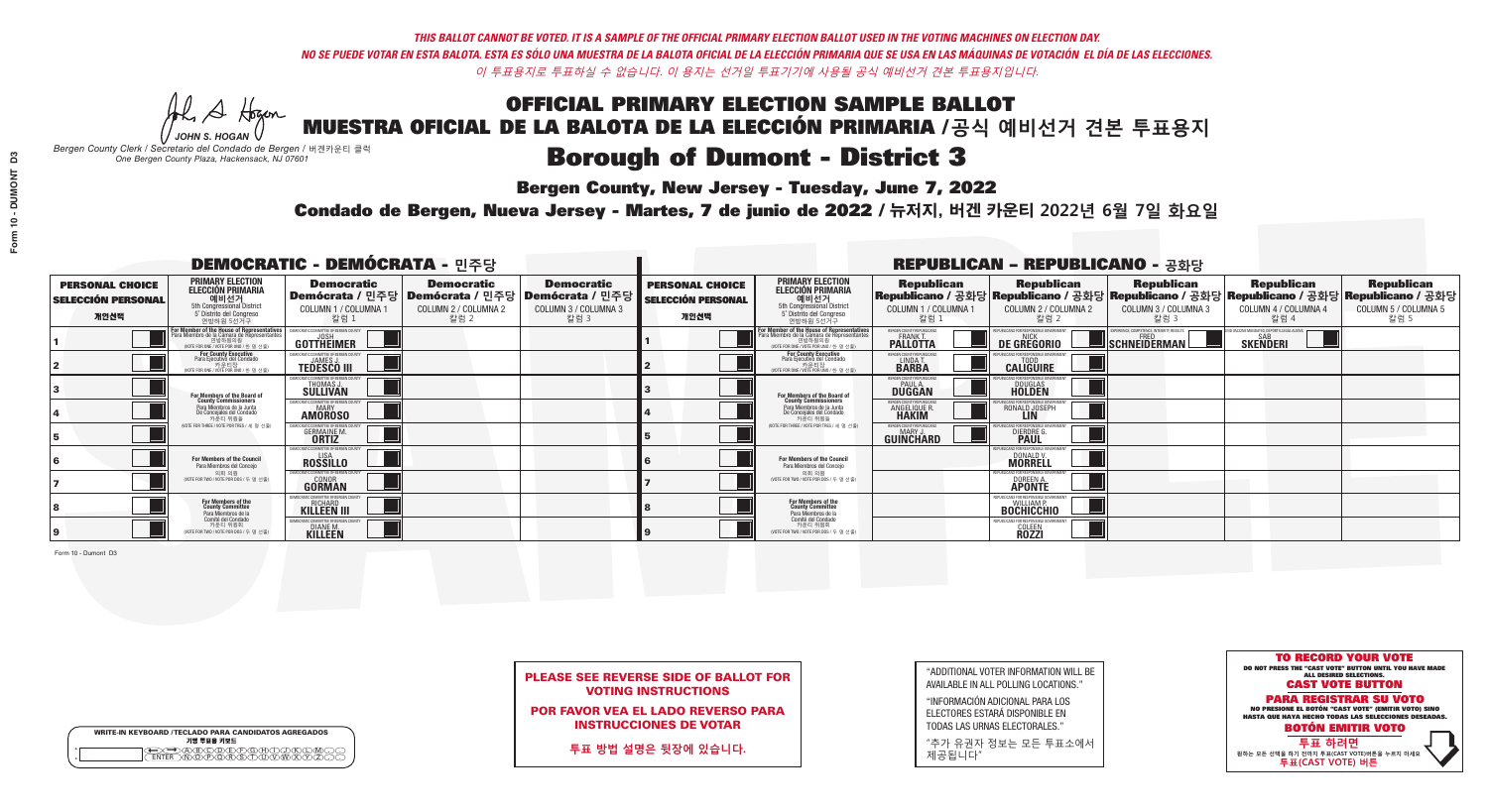**Bergen County, New Jersey - Tuesday, June 7, 2022** 

A Hogan *JOHN S. HOGAN*

|   | <b>WRITE-IN KEYBOARD /TECLADO PARA CANDIDATOS AGREGADOS</b><br>기명 투표용 키보드 |
|---|---------------------------------------------------------------------------|
| o | .)B)C)DE)F)G)H)                                                           |
| o | <u>እጅአል አል</u>                                                            |

*Bergen County Clerk / Secretario del Condado de Bergen /* 버겐카운티 클럭 *One Bergen County Plaza, Hackensack, NJ 07601*



PLEASE SEE REVERSE SIDE OF BALLOT FOR VOTING INSTRUCTIONS

POR FAVOR VEA EL LADO REVERSO PARA INSTRUCCIONES DE VOTAR

**투표 방법 설명은 뒷장에 있습니다.**

"ADDITIONAL VOTER INFORMATION WILL BE AVAILABLE IN ALL POLLING LOCATIONS."

"INFORMACIÓN ADICIONAL PARA LOS ELECTORES ESTARÁ DISPONIBLE EN TODAS LAS URNAS ELECTORALES."

"추가 유권자 정보는 모든 투표소에서 제공됩니다"

Condado de Bergen, Nueva Jersey - Martes, 7 de junio de 2022 / 뉴저지, 버겐 카운티 2022년 6월 7일 화요일 *One Bergen County Plaza, Hackensack, NJ 07601*

|                                                             |                                                                                                                                               | <b>DEMOCRATIC - DEMÓCRATA - 민주당</b>                                    |                                                                                       |                                                                      |                                                             |                                                                                                                                               |                                                            | <b>REPUBLICAN - REPUBLICANO - 공화당</b>                                                                                                          |                                                    |                                                    |                                                   |
|-------------------------------------------------------------|-----------------------------------------------------------------------------------------------------------------------------------------------|------------------------------------------------------------------------|---------------------------------------------------------------------------------------|----------------------------------------------------------------------|-------------------------------------------------------------|-----------------------------------------------------------------------------------------------------------------------------------------------|------------------------------------------------------------|------------------------------------------------------------------------------------------------------------------------------------------------|----------------------------------------------------|----------------------------------------------------|---------------------------------------------------|
| <b>PERSONAL CHOICE</b><br><b>SELECCIÓN PERSONAL</b><br>개인선택 | <b>PRIMARY ELECTION</b><br><b>ELECCIÓN PRIMARIA</b><br>예비선거<br>5th Congressional District<br>5° Distrito del Congreso<br>연방하원 5선거구            | <b>Democratic</b><br>COLUMN 1 / COLUMNA 1<br>칼럼 1                      | <b>Democratic</b><br>│Demócrata / 민주당│Demócrata / 민주당<br>COLUMN 2 / COLUMNA 2<br>칼럼 2 | <b>Democratic</b><br>Demócrata / 민주당<br>COLUMN 3 / COLUMNA 3<br>칼럼 3 | <b>PERSONAL CHOICE</b><br><b>SELECCIÓN PERSONAL</b><br>개인선택 | <b>PRIMARY ELECTION</b><br>ELECCIÓN PRIMARIA<br>5th Congressional District<br>5° Distrito del Congreso<br>연방하원 5선거구                           | <b>Republican</b><br>COLUMN 1 / COLUMNA 1<br>참럼.           | <b>Republican</b><br>Republicano / 공화당 Republicano / 공화당 Republicano / 공화당 Republicano / 공화당 Republicano / 공화당<br>COLUMN 2 / COLUMNA 2<br>칼럼 2 | <b>Republican</b><br>COLUMN 3 / COLUMNA 3<br>칼럼 3  | <b>Republican</b><br>COLUMN 4 / COLUMNA 4<br>칼럼 4  | <b>Republican</b><br>COLUMN 5 / COLUMNA 5<br>칼럼 5 |
|                                                             | For Member of the House of Representatives<br>Para Miembro de la Cámara de Representantes<br>연방하원의원<br>(VOTE FOR ONE / VOTE POR UNO / 한 명 선출) | DEMOCRATIC COMMITTEE OF BERGEN COUNT<br>GOTTHEIMER                     |                                                                                       |                                                                      |                                                             | For Member of the House of Representatives<br>Para Miembro de la Cámara de Representantes<br>연방하원의원<br>(VOTE FOR ONE / VOTE POR UNO / 한 명 선출) | BERGEN COUNTY REPUBLICANS<br>FRANK T.<br><b>PALLOTTA</b>   | DE GREGORIO                                                                                                                                    | $\blacksquare$  schneiderman $\mathbin{\llcorner}$ | VACCINE MANDATES, DEPORT ILLEGAL ALIEN<br>SKEÑDERI |                                                   |
|                                                             | For County Executive<br>Para Ejecutivo del Condado<br>. 카운티장<br>(VOTE FOR ONE / VOTE POR UNO / 한 명 선출)                                        | EMOCRATIC COMMITTEE OF BERGEN COUNTY<br><b>TEDESCO III</b>             |                                                                                       |                                                                      |                                                             | <b>For County Executive</b><br>Para Ejecutivo del Condado<br>기운티장<br>(VOTE FOR ONE / VOTE POR UNO / 한 명 선출)                                   | BERGEN COUNTY REPUBLICAN<br>LINDA T.                       | <b>CALIGUIRE</b>                                                                                                                               |                                                    |                                                    |                                                   |
|                                                             | For Members of the Board of<br>County Commissioners                                                                                           | <b>EMOCRATIC COMMITTEE OF BERGEN COUNTY</b><br>THOMAS J.               |                                                                                       |                                                                      |                                                             | For Members of the Board of<br>County Commissioners                                                                                           | ERGEN COUNTY REPUBLICAN<br><b>PAUL A.</b><br><b>DUGGAN</b> | <b>DOUGLAS</b>                                                                                                                                 |                                                    |                                                    |                                                   |
|                                                             | Para Miembros de la Junta<br>De Concejales del Condado<br>카우티 위원들                                                                             | IOCRATIC COMMITTEE OF BERGEN COUNTY<br><b>MARY</b><br><b>AMOROSO</b>   |                                                                                       |                                                                      |                                                             | Para Miembros de la Junta<br>De Concejales del Condado<br>카운티 위원들                                                                             | RGEN COUNTY REPUBLICAN<br><b>ANGELIQUE R<br/>HAKIM</b>     | RONALD JOSEPH                                                                                                                                  |                                                    |                                                    |                                                   |
|                                                             | (VOTE FOR THREE / VOTE POR TRES / 세 명 선출)                                                                                                     | )CRATIC COMMITTEE OF BERGEN COUN<br><b>GERMAINE M.</b><br><b>ORTIZ</b> |                                                                                       |                                                                      |                                                             | (VOTE FOR THREE / VOTE POR TRES / 세 명 선출)                                                                                                     | ERGEN COUNTY REPUBLICANS<br><b>MARY J</b><br>GUINCHARD     | DIERDRE G                                                                                                                                      |                                                    |                                                    |                                                   |
|                                                             | For Members of the Council<br>Para Miembros del Conceio                                                                                       | EMOCRATIC COMMITTEE OF BERGEN COUN<br><b>ROSSILLO</b>                  |                                                                                       |                                                                      |                                                             | For Members of the Council<br>Para Miembros del Conceio                                                                                       |                                                            | BLICANS FOR RESPONSIBLE GO<br>DONALD V                                                                                                         |                                                    |                                                    |                                                   |
|                                                             | 의회 의원<br>(VOTE FOR TWO / VOTE POR DOS / 두 명 선출)                                                                                               | EMOCRATIC COMMITTEE OF BERGEN COUNT<br><b>GONOR</b><br>GORMAN          |                                                                                       |                                                                      |                                                             | 의회 의원<br>(VOTE FOR TWO / VOTE POR DOS / 두 명 선출)                                                                                               |                                                            | PUBLICANS FOR RESPONSIBLE GOVE<br>DOREEN A.                                                                                                    |                                                    |                                                    |                                                   |
|                                                             | For Members of the<br>County Committee<br>Para Miembros de la<br>Comité del Condado                                                           | <b>NO PETITION FILED</b>                                               |                                                                                       |                                                                      |                                                             | For Members of the<br>County Committee<br>Para Miembros de la<br>Comité del Condado                                                           |                                                            | REPLIRI ICANS ENR RESPONSIRI E GI<br><b>FREDERICKS</b>                                                                                         |                                                    |                                                    |                                                   |
|                                                             | 카운티 위원회<br>(VOTE FOR TWO / VOTE POR DOS / 두 명 선출)                                                                                             | <b>NO PETITION FILED</b>                                               |                                                                                       |                                                                      |                                                             | 카운티 위원회<br>(VOTE FOR TWO / VOTE POR DOS / 두 명 선출)                                                                                             |                                                            | REPURLICANS FOR RESPONSIBLE 6<br><b>FREDERICKS</b>                                                                                             |                                                    |                                                    |                                                   |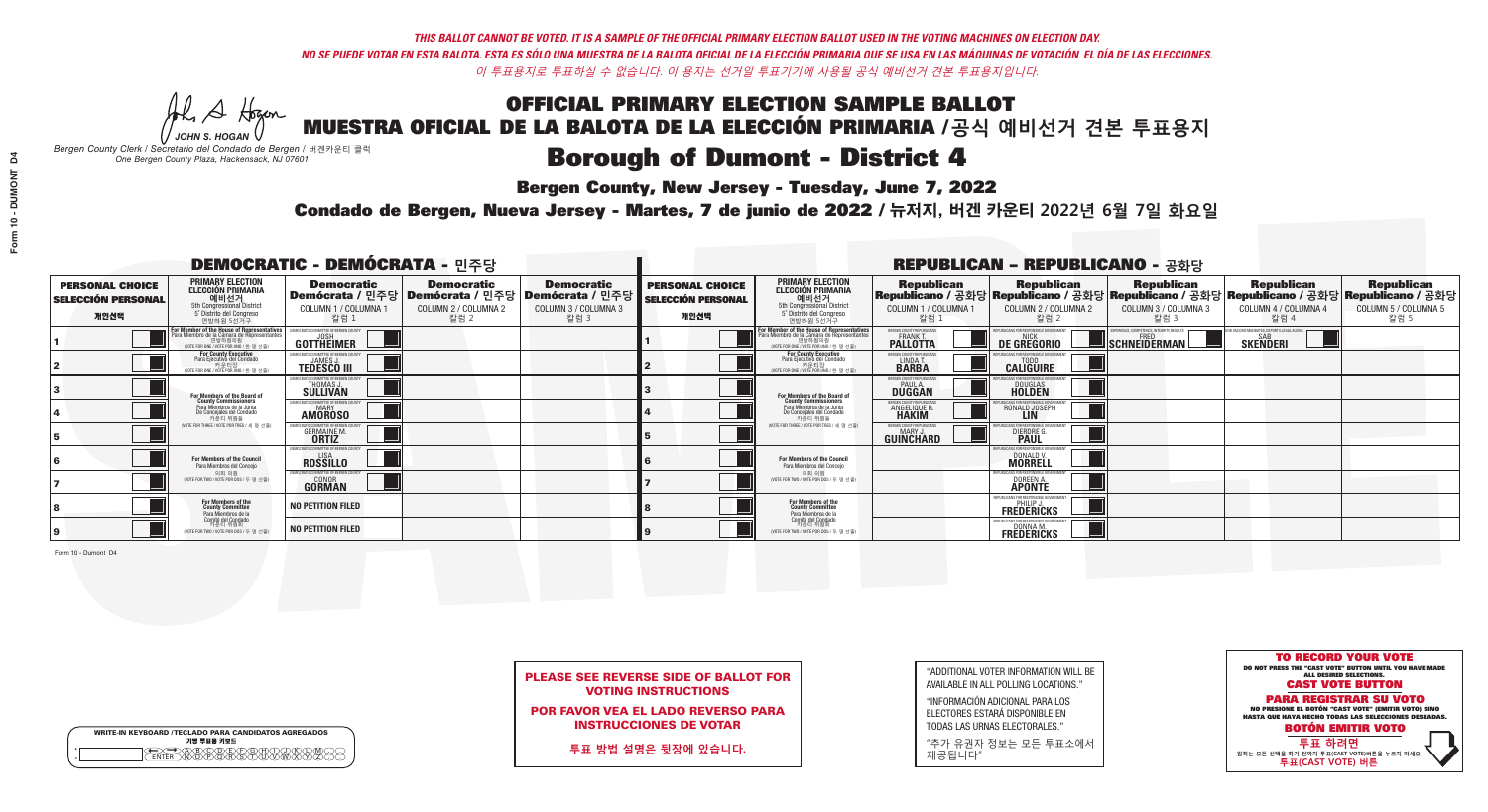**Bergen County, New Jersey - Tuesday, June 7, 2022** 

A Hogan *JOHN S. HOGAN*

|   | <b>WRITE-IN KEYBOARD /TECLADO PARA CANDIDATOS AGREGADOS</b><br>기명 투표용 키보드 |
|---|---------------------------------------------------------------------------|
| o | .)B)C)DE)F)G)H)                                                           |
| o | <u>እጅአል አል</u>                                                            |

*Bergen County Clerk / Secretario del Condado de Bergen /* 버겐카운티 클럭 *One Bergen County Plaza, Hackensack, NJ 07601*

Condado de Bergen, Nueva Jersey - Martes, 7 de junio de 2022 / 뉴저지, 버겐 카운티 2022년 6월 7일 화요일 *One Bergen County Plaza, Hackensack, NJ 07601*



PLEASE SEE REVERSE SIDE OF BALLOT FOR VOTING INSTRUCTIONS

POR FAVOR VEA EL LADO REVERSO PARA INSTRUCCIONES DE VOTAR

**투표 방법 설명은 뒷장에 있습니다.**

"ADDITIONAL VOTER INFORMATION WILL BE AVAILABLE IN ALL POLLING LOCATIONS."

"INFORMACIÓN ADICIONAL PARA LOS ELECTORES ESTARÁ DISPONIBLE EN TODAS LAS URNAS ELECTORALES."

"추가 유권자 정보는 모든 투표소에서 제공됩니다"

|                                                             |                                                                                                                                              | <b>DEMOCRATIC - DEMÓCRATA - 민주당</b>                                         |                                                                                       |                                                                          |                                                             |                                                                                                                                              |                                                                | <b>REPUBLICAN - REPUBLICANO - 공화당</b>                                                                                                          |                                                   |                                                               |                                                   |
|-------------------------------------------------------------|----------------------------------------------------------------------------------------------------------------------------------------------|-----------------------------------------------------------------------------|---------------------------------------------------------------------------------------|--------------------------------------------------------------------------|-------------------------------------------------------------|----------------------------------------------------------------------------------------------------------------------------------------------|----------------------------------------------------------------|------------------------------------------------------------------------------------------------------------------------------------------------|---------------------------------------------------|---------------------------------------------------------------|---------------------------------------------------|
| <b>PERSONAL CHOICE</b><br><b>SELECCIÓN PERSONAL</b><br>개인선택 | <b>PRIMARY ELECTION</b><br><b>ELECCIÓN PRIMARIA</b><br>예비선거<br>5th Congressional District<br>5° Distrito del Congreso<br>연방하원 5선거구           | <b>Democratic</b><br>COLUMN 1 / COLUMNA 1<br>칼럼 1                           | <b>Democratic</b><br>│Demócrata / 민주당│Demócrata / 민주당<br>COLUMN 2 / COLUMNA 2<br>칼럼 2 | <b>Democratic</b><br>ㆍ Demócrata / 민주당 ┃<br>COLUMN 3 / COLUMNA 3<br>칼럼 3 | <b>PERSONAL CHOICE</b><br><b>SELECCIÓN PERSONAL</b><br>개인선택 | <b>PRIMARY ELECTION</b><br><b>ELECCIÓN PRIMARIA</b><br>예비선거<br>5th Congressional District<br>5° Distrito del Congreso<br>연방하원 5선거구           | <b>Republican</b><br>COLUMN 1 / COLUMNA 1<br>칼럼 1              | <b>Republican</b><br>Republicano / 공화당 Republicano / 공화당 Republicano / 공화당 Republicano / 공화당 Republicano / 공화당<br>COLUMN 2 / COLUMNA 2<br>칼럼 2 | <b>Republican</b><br>COLUMN 3 / COLUMNA 3<br>칼럼 3 | <b>Republican</b><br>COLUMN 4 / COLUMNA 4<br>칼럼 4             | <b>Republican</b><br>COLUMN 5 / COLUMNA 5<br>칼럼 5 |
|                                                             | For Member of the House of Representatives<br>Para Miembro de la Cámara de Representantes<br>연방하원의원<br>(VOTE FOR ONE / VOTE POR UNO / 한 명 선출 | DEMOCRATIC COMMITTEE OF BERGEN COUNTY<br>JOSH<br>GOTTHEIMER                 |                                                                                       |                                                                          |                                                             | For Member of the House of Representatives<br>Para Miembro de la Cámara de Representantes<br>연방하원의원<br>(VOTE FOR ONE / VOTE POR UNO / 한 명 선출 | BERGEN COUNTY REPUBLICANS<br>FRANK T.<br><b>PALLOTTA</b>       | DE GREGORIO                                                                                                                                    | SCHNEIDERMAN                                      | ) VACCINE MANDATES, DEPORT ILLEGAL ALIENS.<br><b>SKENDERI</b> |                                                   |
|                                                             | <b>For County Executive</b><br>Para Ejecutivo del Condado<br>. 카운티장<br>(VOTE FOR ONE / VOTE POR UNO / 한 명 선출)                                | EMOCRATIC COMMITTEE OF BERGEN COUNTY<br><b>TEDESCO III</b>                  |                                                                                       |                                                                          |                                                             | <b>For County Executive</b><br>Para Ejecutivo del Condado<br>카운티장<br>(VOTE FOR ONE / VOTE POR UNO / 한 명 선출)                                  | BERGEN COUNTY REPUBLICAN<br>LINDA T.                           | <b>CALIGUIRE</b>                                                                                                                               |                                                   |                                                               |                                                   |
|                                                             | For Members of the Board of<br>County Commissioners                                                                                          | MOCRATIC COMMITTEE OF BERGEN COUNTY<br>THOMAS J.<br><b>SULLIVAN</b>         |                                                                                       |                                                                          |                                                             | For Members of the Board of<br>County Commissioners                                                                                          | ERGEN COUNTY REPUBLICAN<br><b>PAUL A.</b><br><b>DUGGAN</b>     | <b>DOUGLAS</b>                                                                                                                                 |                                                   |                                                               |                                                   |
|                                                             | Para Miembros de la Junta<br>De Concejales del Condado<br>카우티 위원들                                                                            | MOCRATIC COMMITTEE OF BERGEN COUNTY<br><b>MARY</b><br><b>AMOROSO</b>        |                                                                                       |                                                                          |                                                             | Para Miembros de la Junta<br>De Concejales del Condado<br>카운티 위원들                                                                            | ERGEN COUNTY REPUBLICAN:<br><b>ANGELIQUE R</b><br><b>HAKIM</b> | RONALD JOSEPH                                                                                                                                  |                                                   |                                                               |                                                   |
|                                                             | NOTE FOR THREE / VOTE POR TRES / 세 명 선출)                                                                                                     | CRATIC COMMITTEE OF BERGEN COU<br><b>GERMAINE M.</b>                        |                                                                                       |                                                                          |                                                             | NOTE FOR THREE / VOTE POR TRES / 세 명 선출                                                                                                      | ERGEN COUNTY REPUBLICANS<br>MARY J.<br>GUIÑĈHARD               | DIERDRE G                                                                                                                                      |                                                   |                                                               |                                                   |
|                                                             | For Members of the Council<br>Para Miembros del Conceio                                                                                      | MOCRATIC COMMITTEE OF BEBGEN CO<br><b>ROSSILLO</b>                          |                                                                                       |                                                                          |                                                             | For Members of the Council<br>Para Miembros del Conceio                                                                                      |                                                                | ANS FOR RESPONSIBLE GI<br>DONALD V                                                                                                             |                                                   |                                                               |                                                   |
|                                                             | 의회 의원<br>(VOTE FOR TWO / VOTE POR DOS / 두 명 선출)                                                                                              | <b>EMOCRATIC COMMITTEE OF BERGEN COUNT</b><br><b>GONOR</b><br><b>GORMAN</b> |                                                                                       |                                                                          |                                                             | 의회 의원<br>(VOTE FOR TWO / VOTE POR DOS / 두 명 선출)                                                                                              |                                                                | PUBLICANS FOR RESPONSIBLE GOVER:<br>DOREEN A.                                                                                                  |                                                   |                                                               |                                                   |
|                                                             | For Members of the<br>County Committee<br>Para Miembros de la<br>Comité del Condado                                                          | IOCRATIC COMMITTEE OF BERGEN<br><b>GEORGE C.</b><br><b>HARVILLA</b>         |                                                                                       |                                                                          |                                                             | For Members of the<br>County Committee<br>Para Miembros de la<br>Comité del Condado                                                          | ERGEN COUNTY REPUBLICAN<br><b>HAKIM</b>                        | <b>GEOFFREY J.</b><br><b>SADOCK</b>                                                                                                            |                                                   |                                                               |                                                   |
|                                                             | 카운티 위원회<br>(VOTE FOR TWO / VOTE POR DOS / 두 명 선출)                                                                                            | <b>NO PETITION FILED</b>                                                    |                                                                                       |                                                                          |                                                             | 카운티 위원회<br>VOTE FOR TWO / VOTE POR DOS / 두 명 선출                                                                                              | ERGEN COUNTY REPUBLICA<br><b>ANGELIQUE</b><br><b>HAKIM</b>     | <b>SADOCK</b>                                                                                                                                  |                                                   |                                                               |                                                   |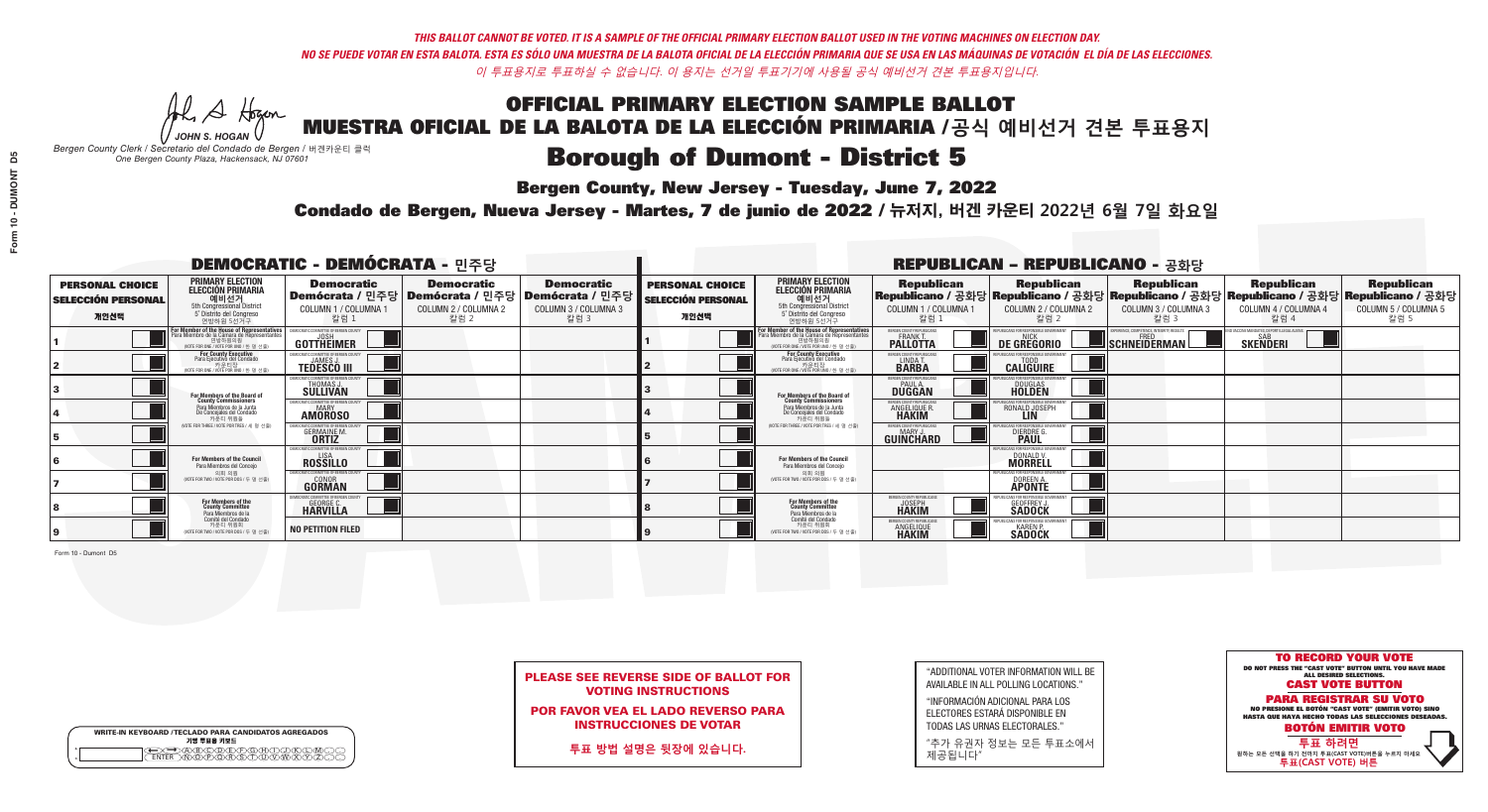**Bergen County, New Jersey - Tuesday, June 7, 2022** 

A Hogen *JOHN S. HOGAN*

|         | <b>WRITE-IN KEYBOARD /TECLADO PARA CANDIDATOS AGREGADOS</b><br>기명 투표용 키보드 |
|---------|---------------------------------------------------------------------------|
| ٥       | .)(B)C)(D)(E)(F)(G)(H)(                                                   |
| $\circ$ | <u>፝ዀፙቑ፝፠ዾ</u>                                                            |

*Bergen County Clerk / Secretario del Condado de Bergen /* 버겐카운티 클럭 *One Bergen County Plaza, Hackensack, NJ 07601*



PLEASE SEE REVERSE SIDE OF BALLOT FOR VOTING INSTRUCTIONS

POR FAVOR VEA EL LADO REVERSO PARA INSTRUCCIONES DE VOTAR

**투표 방법 설명은 뒷장에 있습니다.**

"ADDITIONAL VOTER INFORMATION WILL BE AVAILABLE IN ALL POLLING LOCATIONS."

"INFORMACIÓN ADICIONAL PARA LOS ELECTORES ESTARÁ DISPONIBLE EN TODAS LAS URNAS ELECTORALES."

"추가 유권자 정보는 모든 투표소에서 제공됩니다"

Condado de Bergen, Nueva Jersey - Martes, 7 de junio de 2022 / 뉴저지, 버겐 카운티 2022년 6월 7일 화요일 *One Bergen County Plaza, Hackensack, NJ 07601*

|                                                             |                                                                                                                                             | <b>DEMOCRATIC - DEMÓCRATA - 민주당</b>                                 |                                                   |                                                                                                        |                                                             |                                                                                                                                               |                                                               | <b>REPUBLICAN - REPUBLICANO - 공화당</b>                                                                                                          |                                                          |                                                            |                                                   |
|-------------------------------------------------------------|---------------------------------------------------------------------------------------------------------------------------------------------|---------------------------------------------------------------------|---------------------------------------------------|--------------------------------------------------------------------------------------------------------|-------------------------------------------------------------|-----------------------------------------------------------------------------------------------------------------------------------------------|---------------------------------------------------------------|------------------------------------------------------------------------------------------------------------------------------------------------|----------------------------------------------------------|------------------------------------------------------------|---------------------------------------------------|
| <b>PERSONAL CHOICE</b><br><b>SELECCIÓN PERSONAL</b><br>개인선택 | <b>PRIMARY ELECTION</b><br><b>ELECCIÓN PRIMARIA</b><br>예비선거<br>5th Congressional District<br>5° Distrito del Congreso<br>연방하원 5선거구          | <b>Democratic</b><br>COLUMN 1 / COLUMNA 1<br>칼럼 :                   | <b>Democratic</b><br>COLUMN 2 / COLUMNA 2<br>칼럼 2 | <b>Democratic</b><br>│Demócrata / 민주당│Demócrata / 민주당│Demócrata / 민주당┃<br>COLUMN 3 / COLUMNA 3<br>칼럼 3 | <b>PERSONAL CHOICE</b><br><b>SELECCIÓN PERSONAL</b><br>개인선택 | <b>PRIMARY ELECTION</b><br>ELECCIÓN PRIMARIA<br>예비선거<br>5th Congressional District<br>5° Distrito del Congreso<br>연방하원 5선거구                   | <b>Republican</b><br>COLUMN 1 / COLUMNA 1<br>칼럼               | <b>Republican</b><br>Republicano / 공화당 Republicano / 공화당 Republicano / 공화당 Republicano / 공화당 Republicano / 공화당<br>COLUMN 2 / COLUMNA 2<br>칼럼 2 | <b>Republican</b><br>COLUMN 3 / COLUMNA 3<br>칼럼 3        | <b>Republican</b><br>COLUMN 4 / COLUMNA 4<br>칼럼 4          | <b>Republican</b><br>COLUMN 5 / COLUMNA 5<br>칼럼 5 |
|                                                             | or Member of the House of Representatives<br>ara Miembro de la Cámara de Representantes<br>연방하원의원<br>(VOTE FOR ONE / VOTE POR UNO / 한 명 선출) | GOTTHEIMER                                                          |                                                   |                                                                                                        |                                                             | For Member of the House of Representatives<br>Para Miembro de la Cámara de Representantes<br>연방하원의원<br>(WOTE FOR ONE / VOTE POR UNO / 한 명 선출) | BERGEN COUNTY REPUBLICAN<br>FRANK T.<br><b>PALLOTTA</b>       | DE GREGORIO                                                                                                                                    | PERIENCE. COMPETENCE. INTEGRITY. RESULTS<br>SCHNEIDERMAN | VACCINE MANDATES, DEPORT ILLEGAL ALIENS<br><b>SKENDERI</b> |                                                   |
|                                                             | <b>For County Executive</b><br>Para Ejecutivo del Condado<br>가운티장<br>(VOTE FOR ONE / VOTE POR UNO / 한 명 선출)                                 | DEMOCRATIC COMMITTEE OF BERGEN COUNTY<br><b>TEDESCO III</b>         |                                                   |                                                                                                        |                                                             | For County Executive<br>Para Ejecutivo del Condado<br>7) 카운티장<br>(VOTE FOR ONE / VOTE POR UNO / 한 명 선출)                                       | BERGEN COUNTY REPUBLICAN<br>LINDA T.                          | <b>CALIGUIRE</b>                                                                                                                               |                                                          |                                                            |                                                   |
|                                                             | <b>For Members of the Board of<br/>County Commissioners</b>                                                                                 | <b><i>MOCRATIC COMMITTEE OF BERGEN COUNTY</i></b><br>THOMAS J.      |                                                   |                                                                                                        |                                                             | For Members of the Board of<br>County Commissioners                                                                                           | ERGEN COUNTY REPUBLICAN<br><b>PAUL A.</b><br><b>DUGGAN</b>    | <b>DOUGLAS</b>                                                                                                                                 |                                                          |                                                            |                                                   |
|                                                             | Para Miembros de la Junta<br>De Concejales del Condado<br>카우티 위원들                                                                           | RATIC COMMITTEE OF BERGEN COUNTY:<br><b>MARY</b><br><b>AMOROSO</b>  |                                                   |                                                                                                        |                                                             | Para Miembros de la Junta<br>De Concejales del Condado<br>카운티 위원들                                                                             | FRGEN COUNTY REPUBLICAN<br><b>ANGELIQUE F</b><br><b>HAKIM</b> | RONALD JOSEPH                                                                                                                                  |                                                          |                                                            |                                                   |
|                                                             | NOTE FOR THREE / VOTE POR TRES / 세 명 선출)                                                                                                    | AATIC COMMITTEE OF BERGEN CI<br><b>GERMAINE M.</b>                  |                                                   |                                                                                                        |                                                             | (VOTE FOR THREE / VOTE POR TRES / 세 명 선출)                                                                                                     | ERGEN COUNTY REPUBLICANS<br>MARY J<br>GUINCHARD               | FOR RESPONSIBLE G<br>DIERDRE G                                                                                                                 |                                                          |                                                            |                                                   |
|                                                             | For Members of the Council<br>Para Miembros del Conceio                                                                                     | EMOCRATIC COMMITTEE OF BERGEN CI<br><b>ROSSILLO</b>                 |                                                   |                                                                                                        |                                                             | For Members of the Council<br>Para Miembros del Conceio                                                                                       |                                                               | UBI ICANS FOR RESPONSIBI E G<br>DONALD V.                                                                                                      |                                                          |                                                            |                                                   |
|                                                             | 의회 의원<br>(VOTE FOR TWO / VOTE POR DOS / 두 명 선출)                                                                                             | MOCRATIC COMMITTEE OF BERGEN COUNT<br><b>GONOR</b><br><b>GORMAN</b> |                                                   |                                                                                                        |                                                             | 의회 의원<br>NOTE FOR TWO / VOTE POR DOS / 두 명 선출)                                                                                                |                                                               | PUBLICANS FOR RESPONSIBLE G(<br>DOREEN A.                                                                                                      |                                                          |                                                            |                                                   |
|                                                             | For Members of the<br>County Committee<br>Para Miembros de la                                                                               | CRATIC COMMITTEE OF BERGEN C<br><b>CARL J.</b><br><b>MANNA</b>      |                                                   |                                                                                                        |                                                             | For Members of the<br>County Committee<br>Para Miembros de la<br>Comité del Condado                                                           |                                                               | MICHAEL C.<br><b>WORNER</b>                                                                                                                    |                                                          |                                                            |                                                   |
|                                                             | Comité del Condado<br>카운티 위원회<br>(VOTE FOR TWO / VOTE POR DOS / 두 명 선출)                                                                     | <b><i>AOCRATIC COMMITTEE OF BERGEN</i></b><br><b>CATHERINE</b>      |                                                   |                                                                                                        |                                                             | 카운티 위원회<br>NOTE FOR TWO / VOTE POR DOS / 두 명 선출)                                                                                              |                                                               | EPUBLICANS FOR RESPONSIBLE G<br><b>WORNER</b>                                                                                                  |                                                          |                                                            |                                                   |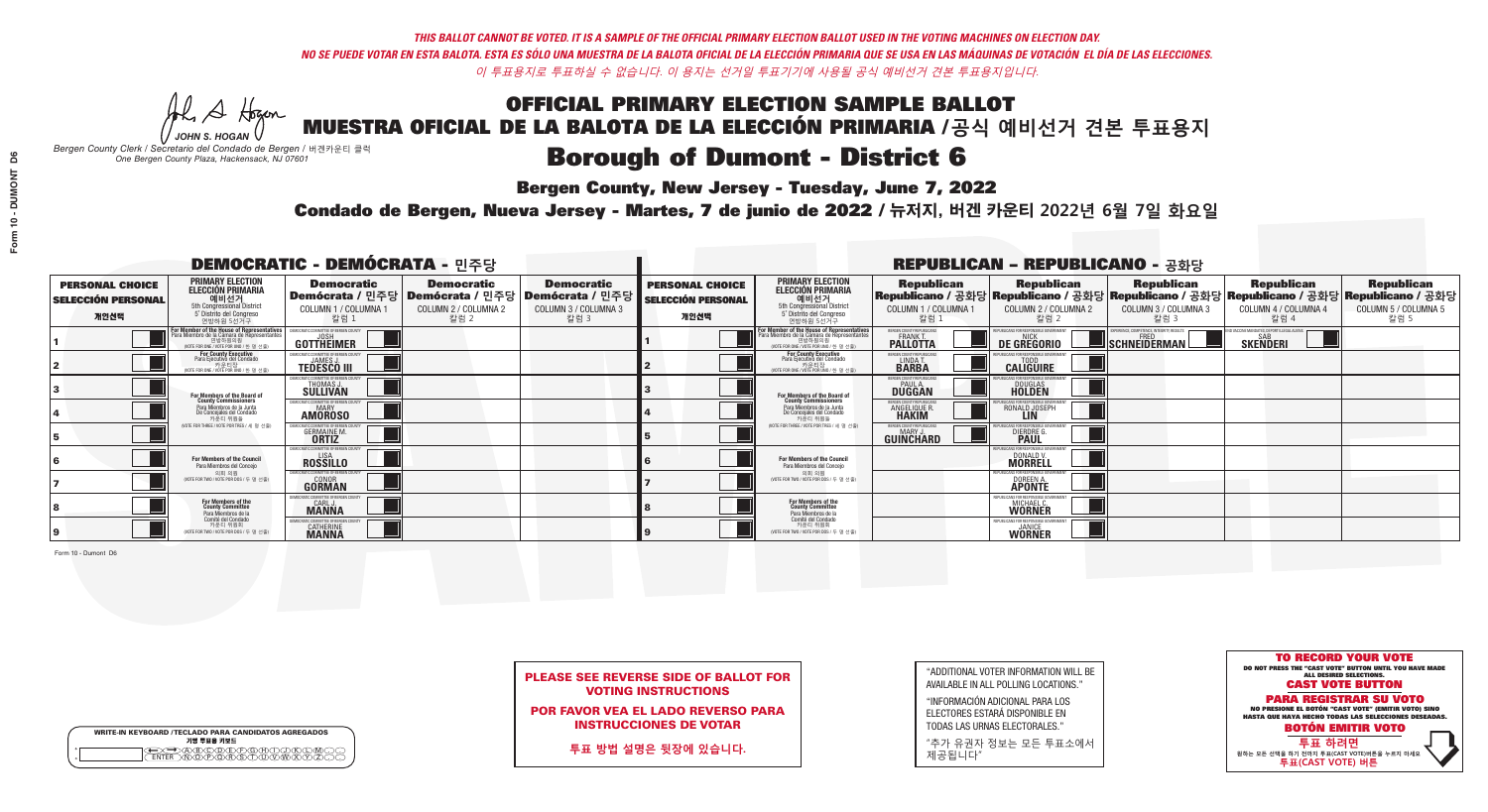**Bergen County, New Jersey - Tuesday, June 7, 2022** 

A Hogen *JOHN S. HOGAN*

|         | <b>WRITE-IN KEYBOARD /TECLADO PARA CANDIDATOS AGREGADOS</b><br>기명 투표용 키보드 |
|---------|---------------------------------------------------------------------------|
| ٥       | .)(B)C)(D)(E)(F)(G)(H)(                                                   |
| $\circ$ | <u>፝ዀፙቑ፝፠ዾ</u>                                                            |

*Bergen County Clerk / Secretario del Condado de Bergen /* 버겐카운티 클럭 *One Bergen County Plaza, Hackensack, NJ 07601*



PLEASE SEE REVERSE SIDE OF BALLOT FOR VOTING INSTRUCTIONS

POR FAVOR VEA EL LADO REVERSO PARA INSTRUCCIONES DE VOTAR

**투표 방법 설명은 뒷장에 있습니다.**

"ADDITIONAL VOTER INFORMATION WILL BE AVAILABLE IN ALL POLLING LOCATIONS."

"INFORMACIÓN ADICIONAL PARA LOS ELECTORES ESTARÁ DISPONIBLE EN TODAS LAS URNAS ELECTORALES."

"추가 유권자 정보는 모든 투표소에서 제공됩니다"

Condado de Bergen, Nueva Jersey - Martes, 7 de junio de 2022 / 뉴저지, 버겐 카운티 2022년 6월 7일 화요일 *One Bergen County Plaza, Hackensack, NJ 07601*

|                                                             |                                                                                                                                                                 | <b>DEMOCRATIC - DEMÓCRATA - 민주당</b>                                                                    |                                                   |                                                   |                                                             |                                                                                                                                             |                                                                      | <b>REPUBLICAN - REPUBLICANO - 공화당</b>                                                                                                          |                                                                        |                                                           |                                                   |
|-------------------------------------------------------------|-----------------------------------------------------------------------------------------------------------------------------------------------------------------|--------------------------------------------------------------------------------------------------------|---------------------------------------------------|---------------------------------------------------|-------------------------------------------------------------|---------------------------------------------------------------------------------------------------------------------------------------------|----------------------------------------------------------------------|------------------------------------------------------------------------------------------------------------------------------------------------|------------------------------------------------------------------------|-----------------------------------------------------------|---------------------------------------------------|
| <b>PERSONAL CHOICE</b><br><b>SELECCIÓN PERSONAL</b><br>개인선택 | <b>PRIMARY ELECTION</b><br><b>ELECCIÓN PRIMARIA</b><br>예비선거<br>5th Congressional District<br>5° Distrito del Congreso<br>연방하원 5선거구                              | <b>Democratic</b><br>│Demócrata / 민주당│Demócrata / 민주당│Demócrata / 민주당┃<br>COLUMN 1 / COLUMNA 1<br>칼럼 1 | <b>Democratic</b><br>COLUMN 2 / COLUMNA 2<br>칼럼 2 | <b>Democratic</b><br>COLUMN 3 / COLUMNA 3<br>칼럼 3 | <b>PERSONAL CHOICE</b><br><b>SELECCIÓN PERSONAL</b><br>개인선택 | <b>PRIMARY ELECTION</b><br>ELECCIÓN PRIMARIA<br>5th Congressional District<br>5° Distrito del Congreso<br>연방하원 5선거구                         | <b>Republican</b><br>COLUMN 1 / COLUMNA 1<br>칼럼                      | <b>Republican</b><br>Republicano / 공화당 Republicano / 공화당 Republicano / 공화당 Republicano / 공화당 Republicano / 공화당<br>COLUMN 2 / COLUMNA 2<br>칼럼 2 | <b>Republican</b><br>COLUMN 3 / COLUMNA 3<br>칼럼 3                      | <b>Republican</b><br>COLUMN 4 / COLUMNA 4<br>칼럼 4         | <b>Republican</b><br>COLUMN 5 / COLUMNA 5<br>칼럼 5 |
|                                                             | F <b>or Member of the House of Representatives</b><br>Para Miembro de la Cámara de Representantes<br>현방하원의원<br>연방하원의원<br>(WOTE FOR ONE / VOTE POR UNO / 한 명 선출) | <b>GOTTHEIMER</b>                                                                                      |                                                   |                                                   |                                                             | For Member of the House of Representatives<br>Para Miembro de la Cámara de Representantes<br>연방하원의원<br>(VOTE FOR ONE / VOTE POR UNO / 한명선출) | ERGEN COUNTY REPUBLICAN<br><b>PALLOTTA</b>                           | DE GREGORIO                                                                                                                                    | PERIENCE, COMPETENCE, INTEGRITY, RESULT<br>$\blacksquare$ Schneiderman | /ACCINE MANDATES, DEPORT ILLEGAL ALIEN<br><b>SKENDERI</b> |                                                   |
|                                                             | For County Executive<br>Para Ejecutivo del Condado<br>가운티장<br>(VOTE FOR ONE / VOTE POR UNO / 한 명 선출)                                                            | <b>TEDESCO III</b>                                                                                     |                                                   |                                                   |                                                             | For County Executive<br>Para Ejecutivo del Condado<br>가운티장<br>(VOTE FOR ONE / VOTE POR UNO / 한 명 선출                                         | BERGEN COUNTY REPUBLICAN<br>LINDA T.                                 | <b>CALIGUIRE</b>                                                                                                                               |                                                                        |                                                           |                                                   |
|                                                             | <b>For Members of the Board of<br/>County Commissioners</b>                                                                                                     | MOCRATIC COMMITTEE OF BERGEN COUNT<br>THOMAS J.                                                        |                                                   |                                                   |                                                             | For Members of the Board of<br>County Commissioners                                                                                         | ERGEN COUNTY REPUBLICAN<br><b>PAUL A.</b><br><b>DUGGAN</b>           | <b>DOUGLAS</b>                                                                                                                                 |                                                                        |                                                           |                                                   |
|                                                             | Para Miembros de la Junta<br>De Concejales del Condado<br>카우티 위원들                                                                                               | MOCRATIC COMMITTEE OF BERGEN COUNTY<br><b>MARY</b><br><b>AMOROSO</b>                                   |                                                   |                                                   |                                                             | Para Miembros de la Junta<br>De Concejales del Condado<br>카우티 위원들                                                                           | <b>FRGEN COUNTY REPUBLICAN</b><br><b>ANGELIQUE F</b><br><b>HAKIM</b> | RONALD JOSEPH                                                                                                                                  |                                                                        |                                                           |                                                   |
|                                                             | NOTE FOR THREE / VOTE POR TRES / 세 명 선출)                                                                                                                        | <b>GERMAINE M.</b>                                                                                     |                                                   |                                                   |                                                             | NOTE FOR THREE / VOTE POR TRES / 세 명 선출)                                                                                                    | ERGEN COUNTY REPUBLICANS<br>MARY J<br>GUINCHARD                      | <b>DIERDRE</b> G                                                                                                                               |                                                                        |                                                           |                                                   |
|                                                             | <b>For Members of the Council</b><br>Para Miembros del Conceio                                                                                                  | EMOCRATIC COMMITTEE OF BERGEN COUNTY<br><b>ROSSILLO</b>                                                |                                                   |                                                   |                                                             | <b>For Members of the Council</b><br>Para Miembros del Conceio                                                                              |                                                                      | UBLICANS FOR RESPONSIBLE GO<br>DONALD V.                                                                                                       |                                                                        |                                                           |                                                   |
|                                                             | 의회 의원<br>(VOTE FOR TWO / VOTE POR DOS / 두 명 선출)                                                                                                                 | EMOCRATIC COMMITTEE OF BERGEN COUNTY<br><b>GONOR</b><br>GORMAN                                         |                                                   |                                                   |                                                             | 의회 의원<br>NOTE FOR TWO / VOTE POR DOS / 두 명 선출)                                                                                              |                                                                      | PUBLICANS FOR RESPONSIBLE G(<br>DOREEN A.<br><b>APONTE</b>                                                                                     |                                                                        |                                                           |                                                   |
|                                                             | <b>For Members of the<br/>County Committee</b><br>Para Miembros de la                                                                                           | RATIC COMMITTEE OF RERGEN I<br><b>GROM</b>                                                             |                                                   |                                                   |                                                             | For Members of the<br>County Committee<br>Para Miembros de la<br>Comité del Condado                                                         |                                                                      | FPLIRI ICANS FOR RESPONSIRI E G<br><b>AFFRUNTI</b>                                                                                             |                                                                        |                                                           |                                                   |
|                                                             | Comité del Condado<br>카운티 위원회<br>(VOTE FOR TWO / VOTE POR DOS / 두 명 선출)                                                                                         | CRATIC COMMITTEE OF BERGEN COUN<br><b>JENNIFER</b>                                                     |                                                   |                                                   |                                                             | 카운티 위원회<br>(VOTE FOR TWO / VOTE POR DOS / 두 명 선출)                                                                                           |                                                                      | <b>NO PETITION FILED</b>                                                                                                                       |                                                                        |                                                           |                                                   |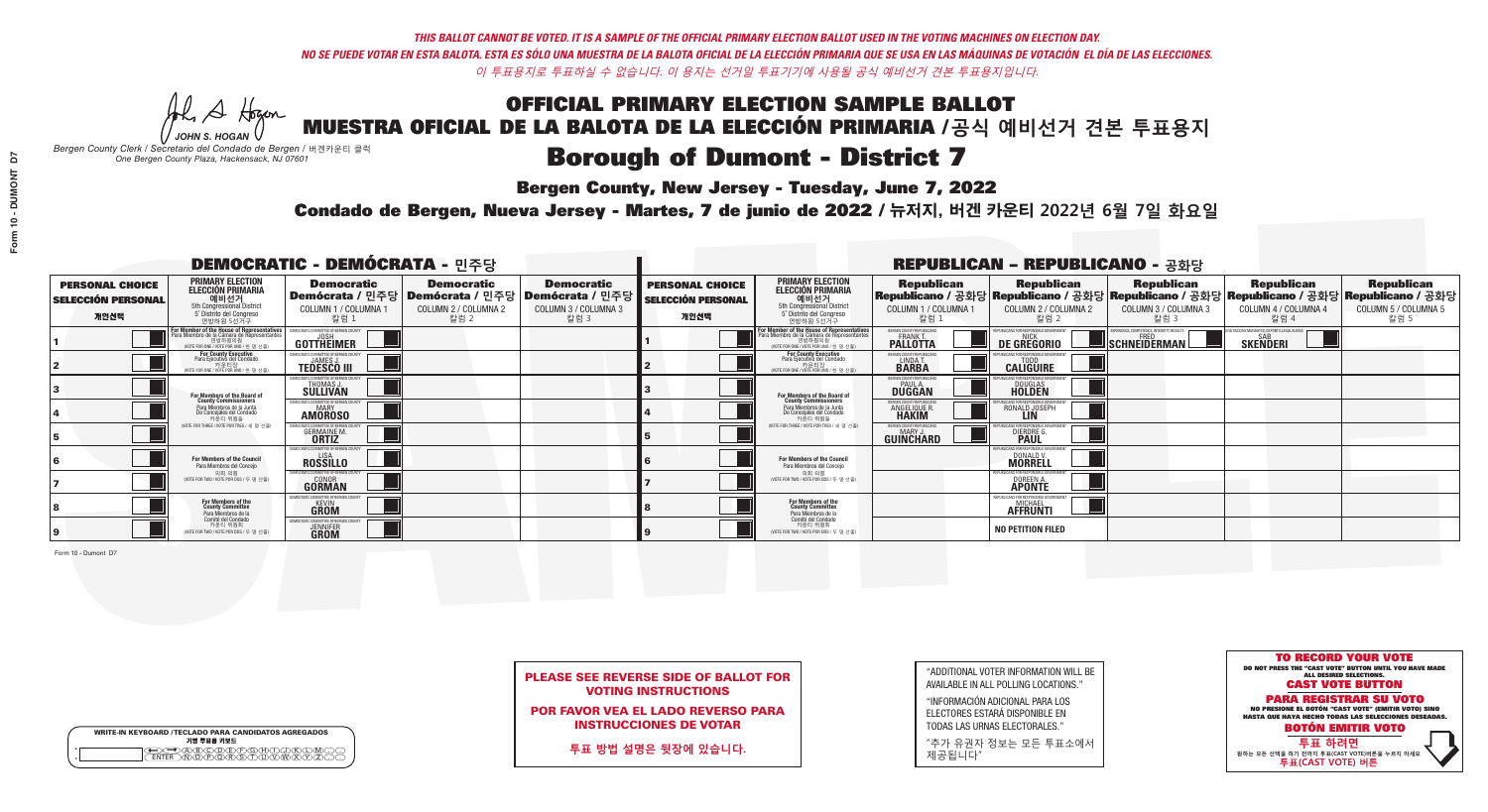**Bergen County, New Jersey - Tuesday, June 7, 2022** 

A Hogen *JOHN S. HOGAN*

|         | <b>WRITE-IN KEYBOARD /TECLADO PARA CANDIDATOS AGREGADOS</b><br>기명 투표용 키보드 |
|---------|---------------------------------------------------------------------------|
| ٥       | .)(B)C)(D)(E)(F)(G)(H)(                                                   |
| $\circ$ | <u>፝ዀፙቑ፝፠ዾ</u>                                                            |

*Bergen County Clerk / Secretario del Condado de Bergen /* 버겐카운티 클럭 *One Bergen County Plaza, Hackensack, NJ 07601*



PLEASE SEE REVERSE SIDE OF BALLOT FOR VOTING INSTRUCTIONS

POR FAVOR VEA EL LADO REVERSO PARA INSTRUCCIONES DE VOTAR

**투표 방법 설명은 뒷장에 있습니다.**

| "ADDITIONAL VOTER INFORMATION WILL BE |
|---------------------------------------|
| AVAILABLE IN ALL POLLING LOCATIONS."  |

"INFORMACIÓN ADICIONAL PARA LOS ELECTORES ESTARÁ DISPONIBLE EN TODAS LAS URNAS ELECTORALES."

"추가 유권자 정보는 모든 투표소에서 제공됩니다"

Condado de Bergen, Nueva Jersey - Martes, 7 de junio de 2022 / 뉴저지, 버겐 카운티 2022년 6월 7일 화요일 *One Bergen County Plaza, Hackensack, NJ 07601*

|                                                             |                                                                                                                                                                 | <b>DEMOCRATIC - DEMÓCRATA - 민주당</b>                                                                    |                                                   |                                                   |                                                             |                                                                                                                                             |                                                                      | <b>REPUBLICAN - REPUBLICANO - 공화당</b>                                                                                                          |                                                                        |                                                           |                                                   |
|-------------------------------------------------------------|-----------------------------------------------------------------------------------------------------------------------------------------------------------------|--------------------------------------------------------------------------------------------------------|---------------------------------------------------|---------------------------------------------------|-------------------------------------------------------------|---------------------------------------------------------------------------------------------------------------------------------------------|----------------------------------------------------------------------|------------------------------------------------------------------------------------------------------------------------------------------------|------------------------------------------------------------------------|-----------------------------------------------------------|---------------------------------------------------|
| <b>PERSONAL CHOICE</b><br><b>SELECCIÓN PERSONAL</b><br>개인선택 | <b>PRIMARY ELECTION</b><br><b>ELECCIÓN PRIMARIA</b><br>예비선거<br>5th Congressional District<br>5° Distrito del Congreso<br>연방하원 5선거구                              | <b>Democratic</b><br>│Demócrata / 민주당│Demócrata / 민주당│Demócrata / 민주당┃<br>COLUMN 1 / COLUMNA 1<br>칼럼 1 | <b>Democratic</b><br>COLUMN 2 / COLUMNA 2<br>칼럼 2 | <b>Democratic</b><br>COLUMN 3 / COLUMNA 3<br>칼럼 3 | <b>PERSONAL CHOICE</b><br><b>SELECCIÓN PERSONAL</b><br>개인선택 | <b>PRIMARY ELECTION</b><br>ELECCIÓN PRIMARIA<br>5th Congressional District<br>5° Distrito del Congreso<br>연방하원 5선거구                         | <b>Republican</b><br>COLUMN 1 / COLUMNA 1<br>칼럼                      | <b>Republican</b><br>Republicano / 공화당 Republicano / 공화당 Republicano / 공화당 Republicano / 공화당 Republicano / 공화당<br>COLUMN 2 / COLUMNA 2<br>칼럼 2 | <b>Republican</b><br>COLUMN 3 / COLUMNA 3<br>칼럼 3                      | <b>Republican</b><br>COLUMN 4 / COLUMNA 4<br>칼럼 4         | <b>Republican</b><br>COLUMN 5 / COLUMNA 5<br>칼럼 5 |
|                                                             | F <b>or Member of the House of Representatives</b><br>Para Miembro de la Cámara de Representantes<br>현방하원의원<br>연방하원의원<br>(WOTE FOR ONE / VOTE POR UNO / 한 명 선출) | <b>GOTTHEIMER</b>                                                                                      |                                                   |                                                   |                                                             | For Member of the House of Representatives<br>Para Miembro de la Cámara de Representantes<br>연방하원의원<br>(VOTE FOR ONE / VOTE POR UNO / 한명선출) | ERGEN COUNTY REPUBLICAN<br><b>PALLOTTA</b>                           | DE GREGORIO                                                                                                                                    | PERIENCE, COMPETENCE, INTEGRITY, RESULT<br>$\blacksquare$ Schneiderman | /ACCINE MANDATES, DEPORT ILLEGAL ALIEN<br><b>SKENDERI</b> |                                                   |
|                                                             | For County Executive<br>Para Ejecutivo del Condado<br>가운티장<br>(VOTE FOR ONE / VOTE POR UNO / 한 명 선출)                                                            | <b>TEDESCO III</b>                                                                                     |                                                   |                                                   |                                                             | For County Executive<br>Para Ejecutivo del Condado<br>가운티장<br>(VOTE FOR ONE / VOTE POR UNO / 한 명 선출                                         | BERGEN COUNTY REPUBLICAN<br>LINDA T.                                 | <b>CALIGUIRE</b>                                                                                                                               |                                                                        |                                                           |                                                   |
|                                                             | <b>For Members of the Board of<br/>County Commissioners</b>                                                                                                     | MOCRATIC COMMITTEE OF BERGEN COUNT<br>THOMAS J.                                                        |                                                   |                                                   |                                                             | For Members of the Board of<br>County Commissioners                                                                                         | ERGEN COUNTY REPUBLICAN<br><b>PAUL A.</b><br><b>DUGGAN</b>           | <b>DOUGLAS</b>                                                                                                                                 |                                                                        |                                                           |                                                   |
|                                                             | Para Miembros de la Junta<br>De Concejales del Condado<br>카우티 위원들                                                                                               | MOCRATIC COMMITTEE OF BERGEN COUNTY<br><b>MARY</b><br><b>AMOROSO</b>                                   |                                                   |                                                   |                                                             | Para Miembros de la Junta<br>De Concejales del Condado<br>카우티 위원들                                                                           | <b>FRGEN COUNTY REPUBLICAN</b><br><b>ANGELIQUE F</b><br><b>HAKIM</b> | RONALD JOSEPH                                                                                                                                  |                                                                        |                                                           |                                                   |
|                                                             | NOTE FOR THREE / VOTE POR TRES / 세 명 선출)                                                                                                                        | <b>GERMAINE M.</b>                                                                                     |                                                   |                                                   |                                                             | NOTE FOR THREE / VOTE POR TRES / 세 명 선출)                                                                                                    | ERGEN COUNTY REPUBLICANS<br>MARY J<br>GUINCHARD                      | <b>DIERDRE</b> G                                                                                                                               |                                                                        |                                                           |                                                   |
|                                                             | <b>For Members of the Council</b><br>Para Miembros del Conceio                                                                                                  | EMOCRATIC COMMITTEE OF BERGEN COUNTY<br><b>ROSSILLO</b>                                                |                                                   |                                                   |                                                             | <b>For Members of the Council</b><br>Para Miembros del Conceio                                                                              |                                                                      | UBLICANS FOR RESPONSIBLE GO<br>DONALD V.                                                                                                       |                                                                        |                                                           |                                                   |
|                                                             | 의회 의원<br>(VOTE FOR TWO / VOTE POR DOS / 두 명 선출)                                                                                                                 | EMOCRATIC COMMITTEE OF BERGEN COUNTY<br><b>GONOR</b><br>GORMAN                                         |                                                   |                                                   |                                                             | 의회 의원<br>NOTE FOR TWO / VOTE POR DOS / 두 명 선출)                                                                                              |                                                                      | PUBLICANS FOR RESPONSIBLE G(<br>DOREEN A.<br><b>APONTE</b>                                                                                     |                                                                        |                                                           |                                                   |
|                                                             | <b>For Members of the<br/>County Committee</b><br>Para Miembros de la                                                                                           | ICRATIC COMMITTEE OF RERGEN (<br><b>RAFAEL</b><br><b>RIQUELME</b>                                      |                                                   |                                                   |                                                             | For Members of the<br>County Committee<br>Para Miembros de la<br>Comité del Condado                                                         |                                                                      | IFPUBLICANS FOR RESPONSIBLE G<br>NOVOA                                                                                                         |                                                                        |                                                           |                                                   |
|                                                             | Comité del Condado<br>카운티 위원회<br>(VOTE FOR TWO / VOTE POR DOS / 두 명 선출)                                                                                         | CRATIC COMMITTEE OF RERGEN C<br>BERNADETTE                                                             |                                                   |                                                   |                                                             | 카운티 위원회<br>(VOTE FOR TWO / VOTE POR DOS / 두 명 선출)                                                                                           |                                                                      | <b>NO PETITION FILED</b>                                                                                                                       |                                                                        |                                                           |                                                   |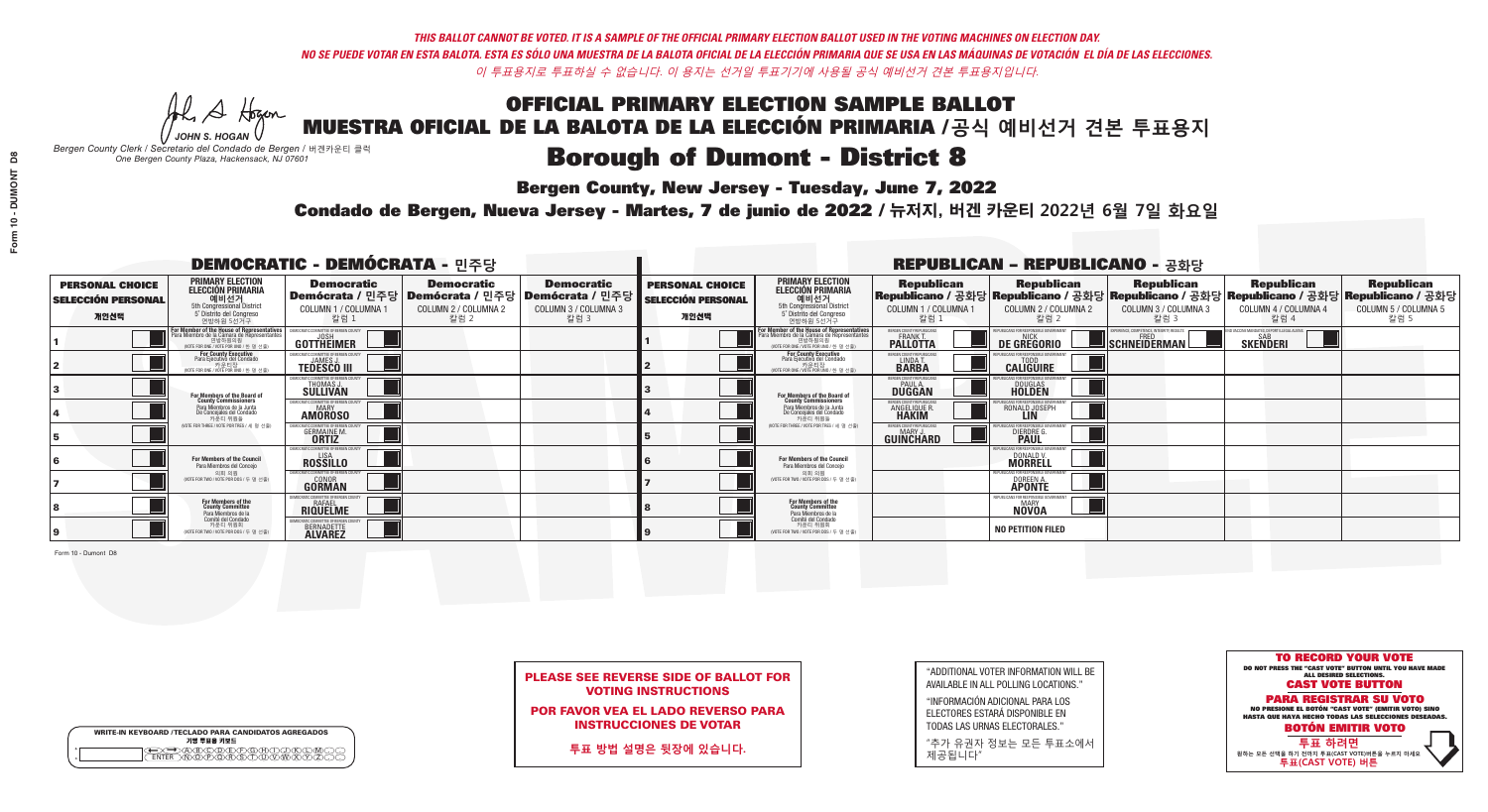**Bergen County, New Jersey - Tuesday, June 7, 2022** 

A Hogen *JOHN S. HOGAN*

| <b>WRITE-IN KEYBOARD /TECLADO PARA CANDIDATOS AGREGADOS</b><br>기명 투표용 키보드 |  |
|---------------------------------------------------------------------------|--|
| (A)B)C)D)E)(F)(G)(H)(T)(T)(<br>o<br>心面有心的<br>o                            |  |

*Bergen County Clerk / Secretario del Condado de Bergen /* 버겐카운티 클럭 *One Bergen County Plaza, Hackensack, NJ 07601*



PLEASE SEE REVERSE SIDE OF BALLOT FOR VOTING INSTRUCTIONS

POR FAVOR VEA EL LADO REVERSO PARA INSTRUCCIONES DE VOTAR

**투표 방법 설명은 뒷장에 있습니다.**

"ADDITIONAL VOTER INFORMATION WILL BE AVAILABLE IN ALL POLLING LOCATIONS."

"INFORMACIÓN ADICIONAL PARA LOS ELECTORES ESTARÁ DISPONIBLE EN TODAS LAS URNAS ELECTORALES."

"추가 유권자 정보는 모든 투표소에서 제공됩니다"

Condado de Bergen, Nueva Jersey - Martes, 7 de junio de 2022 / 뉴저지, 버겐 카운티 2022년 6월 7일 화요일 *One Bergen County Plaza, Hackensack, NJ 07601*

|                                                             |                                                                                                                                                  | <b>DEMOCRATIC - DEMÓCRATA - 민주당</b>                                 |                                                   |                                                                                                        |                                                             |                                                                                                                                                       |                                                               | <b>REPUBLICAN - REPUBLICANO - 공화당</b>                 |                                                                                                                                                |                                                            |                                                   |
|-------------------------------------------------------------|--------------------------------------------------------------------------------------------------------------------------------------------------|---------------------------------------------------------------------|---------------------------------------------------|--------------------------------------------------------------------------------------------------------|-------------------------------------------------------------|-------------------------------------------------------------------------------------------------------------------------------------------------------|---------------------------------------------------------------|-------------------------------------------------------|------------------------------------------------------------------------------------------------------------------------------------------------|------------------------------------------------------------|---------------------------------------------------|
| <b>PERSONAL CHOICE</b><br><b>SELECCIÓN PERSONAL</b><br>개인선택 | <b>PRIMARY ELECTION</b><br><b>ELECCIÓN PRIMARIA</b><br>예비선거<br><sup>6</sup> 예비선거<br>5° Distrito del Congreso<br>연방하원 5선거구                        | <b>Democratic</b><br>COLUMN 1 / COLUMNA<br>칼럼 :                     | <b>Democratic</b><br>COLUMN 2 / COLUMNA 2<br>칼럼 2 | <b>Democratic</b><br>│Demócrata / 민주당│Demócrata / 민주당│Demócrata / 민주당┃<br>COLUMN 3 / COLUMNA 3<br>칼럼 3 | <b>PERSONAL CHOICE</b><br><b>SELECCIÓN PERSONAL</b><br>개인선택 | <b>PRIMARY ELECTION</b><br>ELECCIÓN PRIMARIA<br>예비선거<br>5th Congressional District<br>5° Distrito del Congreso<br>연방하원 5선거구                           | <b>Republican</b><br>COLUMN 1 / COLUMNA 1<br>칼럼               | <b>Republican</b><br>COLUMN 2 / COLUMNA 2<br>칼럼 2     | <b>Republican</b><br>Republicano / 공화당 Republicano / 공화당 Republicano / 공화당 Republicano / 공화당 Republicano / 공화당<br>COLUMN 3 / COLUMNA 3<br>칼럼 3 | <b>Republican</b><br>COLUMN 4 / COLUMNA 4<br>칼럼 4          | <b>Republican</b><br>COLUMN 5 / COLUMNA 5<br>칼럼 5 |
|                                                             | <b>r Member of the House of Representatives</b><br>ra Miembro de la Cámara de Representantes<br>연방하원의원<br>(VOTE FOR ONE / VOTE POR UNO / 한 명 선출) | DEMOCRATIC COMMITTEE OF BERGEN CO<br>GOTTHEIMER                     |                                                   |                                                                                                        |                                                             | <b>For Member of the House of Representatives<br/>Para Miembro de la Cámara de Representantes</b><br>연방하원의원<br>(VOTE FOR ONE / VOTE POR UNO / 한 명 선출) | ERGEN COUNTY REPUBLICAN<br>FRANK T.<br><b>PALLOTTA</b>        | DE GREGORIO                                           | PERIENCE. COMPETENCE. INTEGRITY. RESULTS<br>$\blacksquare$ Schneiderman $\mathsf L$                                                            | VACCINE MANDATES, DEPORT ILLEGAL ALIENS<br><b>SKENDERI</b> |                                                   |
|                                                             | <b>For County Executive</b><br>Para Ejecutivo del Condado<br>7 카운티장<br>(VOTE FOR ONE / VOTE POR UNO / 한 명 선출)                                    | JEMOCRATIC COMMITTEE OF BERGEN COUNTY<br><b>TEDESCO III</b>         |                                                   |                                                                                                        |                                                             | For County Executive<br>Para Ejecutivo del Condado<br>7 카운티장<br>(VOTE FOR ONE / VOTE POR UNO / 한 명 선출                                                 | BERGEN COUNTY REPUBLICAN<br>LINDA T.                          | <b>CALIGUIRE</b>                                      |                                                                                                                                                |                                                            |                                                   |
|                                                             | <b>For Members of the Board of<br/>County Commissioners</b>                                                                                      | MOCRATIC COMMITTEE OF BERGEN COUNTY<br>THOMAS J.                    |                                                   |                                                                                                        |                                                             | For Members of the Board of<br>County Commissioners                                                                                                   | ERGEN COUNTY REPUBLICAN<br><b>DUGGAN</b>                      | <b>DOUGLAS</b><br><b>HOLDEN</b>                       |                                                                                                                                                |                                                            |                                                   |
|                                                             | Para Miembros de la Junta<br>De Concejales del Condado<br>카우티 위원들                                                                                | )CRATIC COMMITTEE OF BERGEN COUNTY<br><b>MARY</b><br><b>AMOROSO</b> |                                                   |                                                                                                        |                                                             | Para Miembros de la Junta<br>De Concejales del Condado<br>카우티 위원들                                                                                     | ERGEN COUNTY REPUBLICAN<br><b>ANGELIQUE F</b><br><b>HAKIM</b> | RONALD JOSEPH                                         |                                                                                                                                                |                                                            |                                                   |
|                                                             | NOTE FOR THREE / VOTE POR TRES / 세 명 선출)                                                                                                         | RATIC COMMITTEE OF BERGEN CO<br><b>GERMAINE M.</b>                  |                                                   |                                                                                                        |                                                             | (VOTE FOR THREE / VOTE POR TRES / 세 명 선출)                                                                                                             | ERGEN COUNTY REPUBLICANS<br>MARY J<br>GUINCHARD               | FOR RESPONSIBLE GO<br><b>DIERDRE</b> O                |                                                                                                                                                |                                                            |                                                   |
|                                                             | For Members of the Council<br>Para Miembros del Conceio                                                                                          | MOCRATIC COMMITTEE OF BERGEN COUN<br><b>ROSSILLO</b>                |                                                   |                                                                                                        |                                                             | For Members of the Council<br>Para Miembros del Conceio                                                                                               |                                                               | PUBLICANS FOR RESPONSIBLE G<br>DONALD V.              |                                                                                                                                                |                                                            |                                                   |
|                                                             | 의회 의원<br>NOTE FOR TWO / VOTE POR DOS / 두 명 선출)                                                                                                   | MOCRATIC COMMITTEE OF BERGEN COUNT<br><b>GONOR</b><br><b>GORMAN</b> |                                                   |                                                                                                        |                                                             | 의회 의원<br>NOTE FOR TWO / VOTE POR DOS / 두 명 선출)                                                                                                        |                                                               | PUBLICANS FOR RESPONSIBLE GO<br>DOREEN A.             |                                                                                                                                                |                                                            |                                                   |
|                                                             | For Members of the<br>County Committee<br>Para Miembros de la                                                                                    | <b>FRANCAVILLA</b>                                                  |                                                   |                                                                                                        |                                                             | For Members of the<br>County Committee<br>Para Miembros de la<br>Comité del Condado                                                                   |                                                               | <b>ANDREW</b><br>LYONS                                |                                                                                                                                                |                                                            |                                                   |
|                                                             | Comité del Condado<br>카운티 위원회<br>(VOTE FOR TWO / VOTE POR DOS / 두 명 선출)                                                                          | <b>EASSANDRA</b><br><b>FRANCAVILLA</b>                              |                                                   |                                                                                                        |                                                             | 카운티 위원회<br>NOTE FOR TWO / VOTE POR DOS / 두 명 선출)                                                                                                      |                                                               | EPUBLICANS FOR RESPONSIBLE<br><b>JOAN C.</b><br>LYONS |                                                                                                                                                |                                                            |                                                   |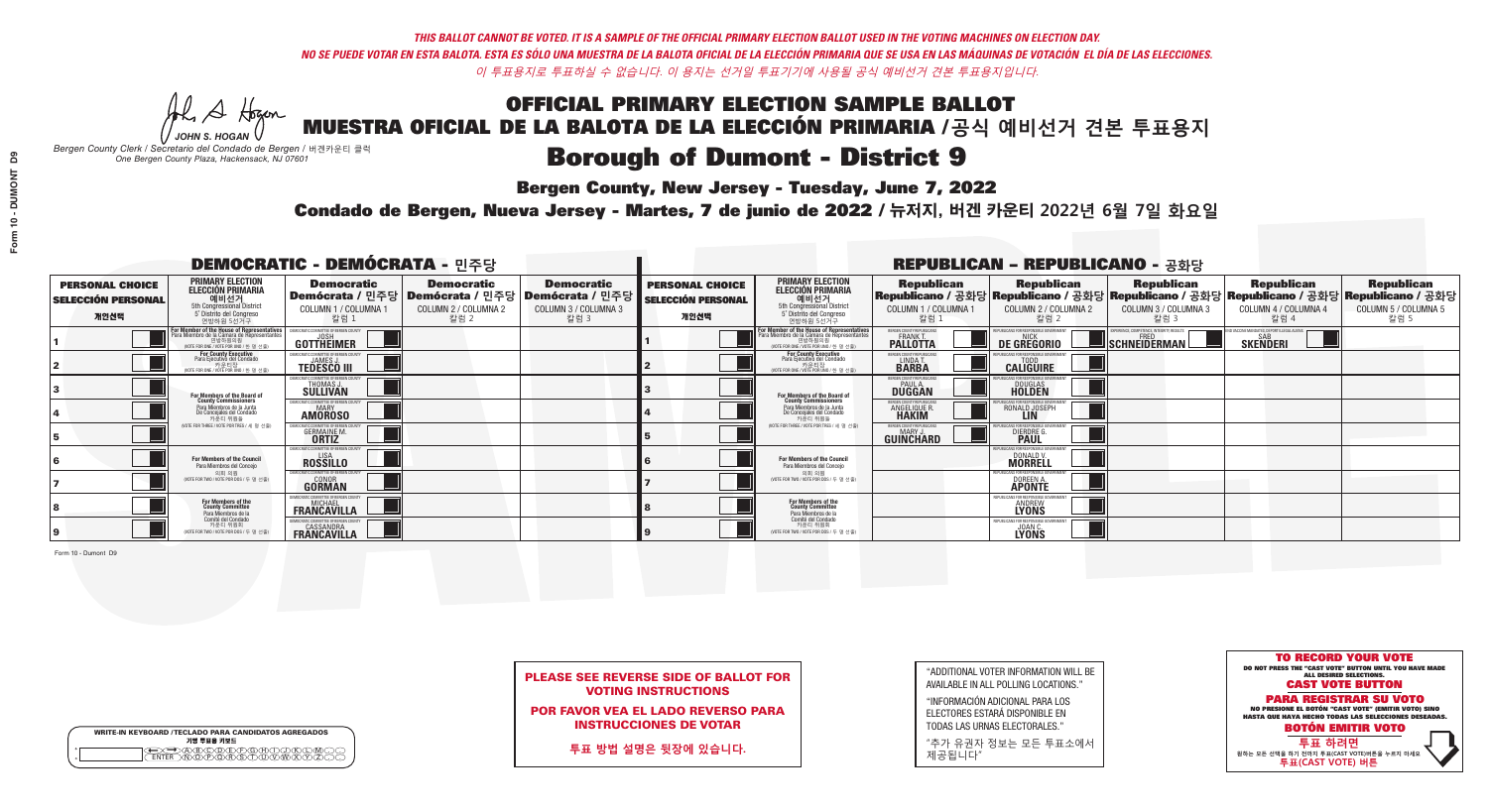**Bergen County, New Jersey - Tuesday, June 7, 2022** 

A Hogen *JOHN S. HOGAN*

|         | <b>WRITE-IN KEYBOARD /TECLADO PARA CANDIDATOS AGREGADOS</b><br>기명 투표용 키보드 |
|---------|---------------------------------------------------------------------------|
| ٥       | )(B)C)(D)(E)(F)(G)(H)(                                                    |
| $\circ$ | <u>፝ዀ፝</u> ፙዂጞቝ                                                           |

*Bergen County Clerk / Secretario del Condado de Bergen /* 버겐카운티 클럭 *One Bergen County Plaza, Hackensack, NJ 07601*



| <b>PLEASE SEE REVERSE SIDE OF BALLOT FOR</b> |                            |  |  |  |
|----------------------------------------------|----------------------------|--|--|--|
|                                              | <b>VOTING INSTRUCTIONS</b> |  |  |  |

POR FAVOR VEA EL LADO REVERSO PARA INSTRUCCIONES DE VOTAR

**투표 방법 설명은 뒷장에 있습니다.**

"ADDITIONAL VOTER INFORMATION WILL BE AVAILABLE IN ALL POLLING LOCATIONS."

"INFORMACIÓN ADICIONAL PARA LOS ELECTORES ESTARÁ DISPONIBLE EN TODAS LAS URNAS ELECTORALES."

"추가 유권자 정보는 모든 투표소에서 제공됩니다"

Condado de Bergen, Nueva Jersey - Martes, 7 de junio de 2022 / 뉴저지, 버겐 카운티 2022년 6월 7일 화요일 *One Bergen County Plaza, Hackensack, NJ 07601*

|                                                             |                                                                                                                                                  | <b>DEMOCRATIC - DEMÓCRATA - 민주당</b>                                         |                                                   |                                                                                                        |                                                             |                                                                                                                                                       |                                                               | <b>REPUBLICAN - REPUBLICANO - 공화당</b>             |                                                                                                                                                |                                                            |                                                   |
|-------------------------------------------------------------|--------------------------------------------------------------------------------------------------------------------------------------------------|-----------------------------------------------------------------------------|---------------------------------------------------|--------------------------------------------------------------------------------------------------------|-------------------------------------------------------------|-------------------------------------------------------------------------------------------------------------------------------------------------------|---------------------------------------------------------------|---------------------------------------------------|------------------------------------------------------------------------------------------------------------------------------------------------|------------------------------------------------------------|---------------------------------------------------|
| <b>PERSONAL CHOICE</b><br><b>SELECCIÓN PERSONAL</b><br>개인선택 | <b>PRIMARY ELECTION</b><br><b>ELECCIÓN PRIMARIA</b><br>예비선거<br><sup>6</sup> 예비선거<br>5° Distrito del Congreso<br>연방하원 5선거구                        | <b>Democratic</b><br>COLUMN 1 / COLUMNA<br>칼럼 :                             | <b>Democratic</b><br>COLUMN 2 / COLUMNA 2<br>칼럼 2 | <b>Democratic</b><br>│Demócrata / 민주당│Demócrata / 민주당│Demócrata / 민주당┃<br>COLUMN 3 / COLUMNA 3<br>칼럼 3 | <b>PERSONAL CHOICE</b><br><b>SELECCIÓN PERSONAL</b><br>개인선택 | <b>PRIMARY ELECTION</b><br>ELECCIÓN PRIMARIA<br>예비선거<br>5th Congressional District<br>5° Distrito del Congreso<br>연방하원 5선거구                           | <b>Republican</b><br>COLUMN 1 / COLUMNA 1<br>칼럼               | <b>Republican</b><br>COLUMN 2 / COLUMNA 2<br>칼럼 2 | <b>Republican</b><br>Republicano / 공화당 Republicano / 공화당 Republicano / 공화당 Republicano / 공화당 Republicano / 공화당<br>COLUMN 3 / COLUMNA 3<br>칼럼 3 | <b>Republican</b><br>COLUMN 4 / COLUMNA 4<br>칼럼 4          | <b>Republican</b><br>COLUMN 5 / COLUMNA 5<br>칼럼 5 |
|                                                             | <b>r Member of the House of Representatives</b><br>ra Miembro de la Cámara de Representantes<br>연방하원의원<br>(VOTE FOR ONE / VOTE POR UNO / 한 명 선출) | DEMOCRATIC COMMITTEE OF BERGEN CO<br>GOTTHEIMER                             |                                                   |                                                                                                        |                                                             | <b>For Member of the House of Representatives<br/>Para Miembro de la Cámara de Representantes</b><br>연방하원의원<br>(VOTE FOR ONE / VOTE POR UNO / 한 명 선출) | ERGEN COUNTY REPUBLICAN<br>FRANK T.<br><b>PALLOTTA</b>        | DE GREGORIO                                       | PERIENCE. COMPETENCE. INTEGRITY. RESULTS<br>$\blacksquare$ Schneiderman                                                                        | VACCINE MANDATES, DEPORT ILLEGAL ALIENS<br><b>SKENDERI</b> |                                                   |
|                                                             | <b>For County Executive</b><br>Para Ejecutivo del Condado<br>. 카운티장<br>(VOTE FOR ONE / VOTE POR UNO / 한 명 선출)                                    | JEMOCRATIC COMMITTEE OF BERGEN COUNTY<br><b>TEDESCO III</b>                 |                                                   |                                                                                                        |                                                             | For County Executive<br>Para Ejecutivo del Condado<br>7 카운티장<br>(VOTE FOR ONE / VOTE POR UNO / 한 명 선출                                                 | BERGEN COUNTY REPUBLICAN<br>LINDA T.                          | <b>CALIGUIRE</b>                                  |                                                                                                                                                |                                                            |                                                   |
|                                                             | <b>For Members of the Board of<br/>County Commissioners</b>                                                                                      | MOCRATIC COMMITTEE OF BERGEN COUNTY<br>THOMAS J.                            |                                                   |                                                                                                        |                                                             | For Members of the Board of<br>County Commissioners                                                                                                   | ERGEN COUNTY REPUBLICAN<br><b>DUGGAN</b>                      | <b>DOUGLAS</b><br><b>HOLDEN</b>                   |                                                                                                                                                |                                                            |                                                   |
|                                                             | Para Miembros de la Junta<br>De Concejales del Condado<br>카우티 위원들                                                                                | )CRATIC COMMITTEE OF BERGEN COUNTY<br><b>MARY</b><br><b>AMOROSO</b>         |                                                   |                                                                                                        |                                                             | Para Miembros de la Junta<br>De Concejales del Condado<br>카우티 위원들                                                                                     | ERGEN COUNTY REPUBLICAN<br><b>ANGELIQUE F</b><br><b>HAKIM</b> | RONALD JOSEPH                                     |                                                                                                                                                |                                                            |                                                   |
|                                                             | NOTE FOR THREE / VOTE POR TRES / 세 명 선출)                                                                                                         | RATIC COMMITTEE OF BERGEN CO<br><b>GERMAINE M.</b>                          |                                                   |                                                                                                        |                                                             | (VOTE FOR THREE / VOTE POR TRES / 세 명 선출)                                                                                                             | ERGEN COUNTY REPUBLICANS<br>MARY J<br>GUINCHARD               | FOR RESPONSIBLE GO<br><b>DIERDRE</b> O            |                                                                                                                                                |                                                            |                                                   |
|                                                             | For Members of the Council<br>Para Miembros del Conceio                                                                                          | MOCRATIC COMMITTEE OF BERGEN COUN<br><b>ROSSILLO</b>                        |                                                   |                                                                                                        |                                                             | For Members of the Council<br>Para Miembros del Conceio                                                                                               |                                                               | PUBLICANS FOR RESPONSIBLE G<br>DONALD V.          |                                                                                                                                                |                                                            |                                                   |
|                                                             | 의회 의원<br>NOTE FOR TWO / VOTE POR DOS / 두 명 선출)                                                                                                   | <b>EMOCRATIC COMMITTEE OF BERGEN COUNT</b><br><b>GONOR</b><br><b>GORMAN</b> |                                                   |                                                                                                        |                                                             | 의회 의원<br>NOTE FOR TWO / VOTE POR DOS / 두 명 선출)                                                                                                        |                                                               | PUBLICANS FOR RESPONSIBLE GO<br>DOREEN A.         |                                                                                                                                                |                                                            |                                                   |
|                                                             | For Members of the<br>County Committee<br>Para Miembros de la                                                                                    | ICRATIC COMMITTEE OF BERGEN C<br><b>JORGE</b><br><b>ROJAS</b>               |                                                   |                                                                                                        |                                                             | For Members of the<br>County Committee<br>Para Miembros de la<br>Comité del Condado                                                                   |                                                               | DONALD<br>WINANT                                  |                                                                                                                                                |                                                            |                                                   |
|                                                             | Comité del Condado<br>카운티 위원회<br>(VOTE FOR TWO / VOTE POR DOS / 두 명 선출)                                                                          | MOCRATIC COMMITTEE OF BERGEN<br>FRANCINE<br><b>ROJAS</b>                    |                                                   |                                                                                                        |                                                             | 카운티 위원회<br>NOTE FOR TWO / VOTE POR DOS / 두 명 선출)                                                                                                      |                                                               | EPUBLICANS FOR RESPONSIBLE G<br><b>JENNIFER</b>   |                                                                                                                                                |                                                            |                                                   |